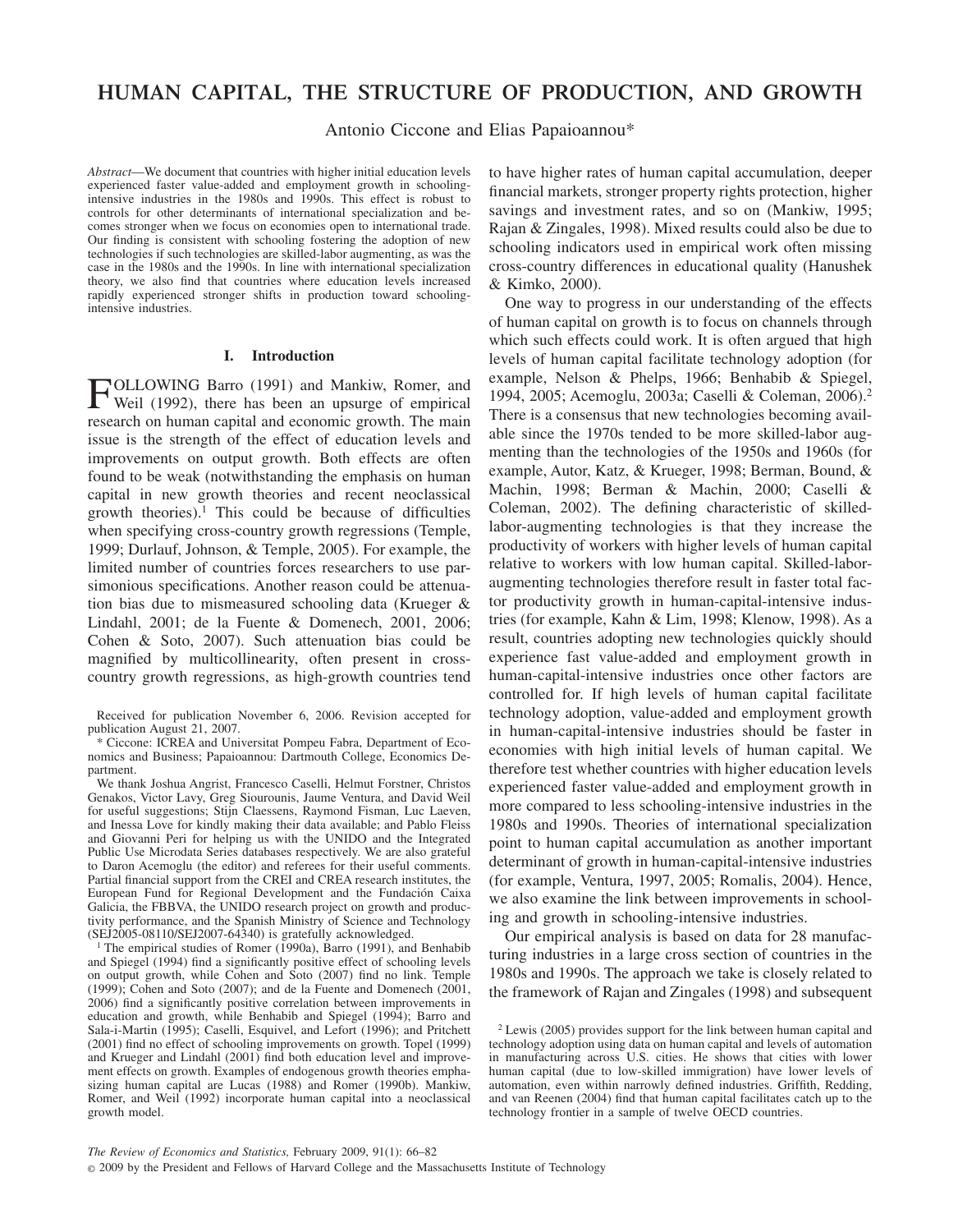contributions to the finance and industry growth literature (for example, Beck & Levine, 2002; Claessens & Laeven, 2003; Fisman & Love, 2003, 2007; Guiso et al., 2005). It also relates to recent work using trade data to examine the determinants of international specialization (for example, Romalis, 2004; Levchenko, 2007; Nunn, 2007). One common feature is that limitations of the available international industry-level data are dealt with by using U.S. data to obtain proxies of global industry characteristics. In particular, we use detailed 1980 U.S. Census data to calculate cross-industry indicators of differences in schooling intensity.

We find statistically robust and economically significant support for what we call the human-capital-level effect: countries with higher initial levels of schooling experienced faster growth in more compared to less schooling-intensive industries in the 1980s and 1990s. Our estimates control for country-specific and global industry-specific effects, and also account for other determinants of changes in the production structure (such as physical capital, financial development, rule of law). To get a sense for the size of the human-capital-level effect, consider the annual value-added growth differential between an industry with a schooling intensity at the 75th percentile (electric machinery) and an industry at the 25th percentile (pottery) during the 1980– 1999 period. Our estimates imply that this annual growth differential is 0.75%–1.2% higher in a country with initial schooling at the 75th percentile (such as the United Kingdom with 8.17 years of schooling) than in a country with schooling at the 25th percentile (such as Singapore with 3.65 years). This effect is large when compared with the 0.3% cross-country average growth rate of the electric machinery relative to the pottery industry, or the 1.4% median growth differential between these two industries. We also find a robust link between increases in schooling and shifts in production toward schooling-intensive industries. Our results imply that the annual electric machinery– pottery growth differential is 0.5%–1% greater in countries with improvements in average schooling over the 1980– 1999 period at the 75th percentile (such as China with an improvement of 2.14 years) than in countries with improvements at the 25th percentile (such as El Salvador with 1.18 years).

Measuring shifts in the production structure using the available international data on industry value added has disadvantages. Most importantly, the data are in nominal terms (following the literature we deflate the original data using the U.S. producer price index, but this has no effect on relative industry growth).3 Moreover the value-added growth series contain some extreme observations. We therefore also use industry employment growth to measure changes in the production structure. This strengthens our results considerably, in terms of both the robustness and the size of the effects. For example, our estimates yield an annual employment growth differential between the industry at the 75th (electrical machinery) and the 25th (pottery) percentile of schooling intensity that is 1.0%–1.3% higher in a country with initial schooling at the 75th percentile than in a country at the 25th percentile. For comparisons, the average growth differential between electric machinery and pottery is 0.5% and the median growth differential is 0.2%. The link between increases in schooling and growth of schooling-intensive industries also becomes stronger. Annual employment growth in the industry at the 75th percentile of schooling intensity compared with the industry at the 25th percentile is 0.75%–1.5% greater in countries with schooling improvements at the 75th percentile than in countries at the 25th percentile.

For countries to specialize in production they must be open to international trade. When we limit our empirical analysis to open economies, we find stronger links between initial schooling levels and subsequent shifts of the production structure toward schooling-intensive industries. Focusing on open economies also serves as a robustness check. During the 1980s and especially the 1990s, many countries reduced trade tariffs, quotas, and other trade barriers. Such trade liberalization policies may have allowed humancapital-abundant countries to specialize (further) in humancapital-intensive industries. In this case, the human-capitallevel effect could partly reflect adjustments of the pattern of specialization in economies that opened to trade during the 1980–1999 period. We therefore check whether the humancapital-level effect is present in countries that have been open to trade since 1970. Our results show that the effect of initial schooling on growth in schooling-intensive industries is stronger in open economies than in the largest possible sample in all specifications. Hence, there is no evidence that the human-capital-level effect is driven by transitional dynamics in countries that liberalized trade.

The remainder of the paper is structured as follows. Section II presents a model that illustrates the effects of human capital on growth in more compared to less humancapital-intensive industries. Section III explains the sources and main features of our data. Section IV presents our main empirical results. In section V, we provide further evidence and perform robustness checks. Section VI concludes.

#### **II. Theoretical Framework**

We now explain how countries' capacity to adopt new technologies, which following Nelson and Phelps (1966) we take to depend on their human capital, may affect their comparative advantage in human-capital-intensive industries. The two main building blocks of our theoretical framework are (i) a technology adoption function in the spirit of Nelson and Phelps (1966) linking each country's technology to its initial level of human capital and the world-frontier technology; and (ii) the simplest possible

<sup>3</sup> Country-industry-specific deflators are unavailable for most countries in our sample. The industry growth literature refers to the U.S. PPI deflated industry value-added data as real value added.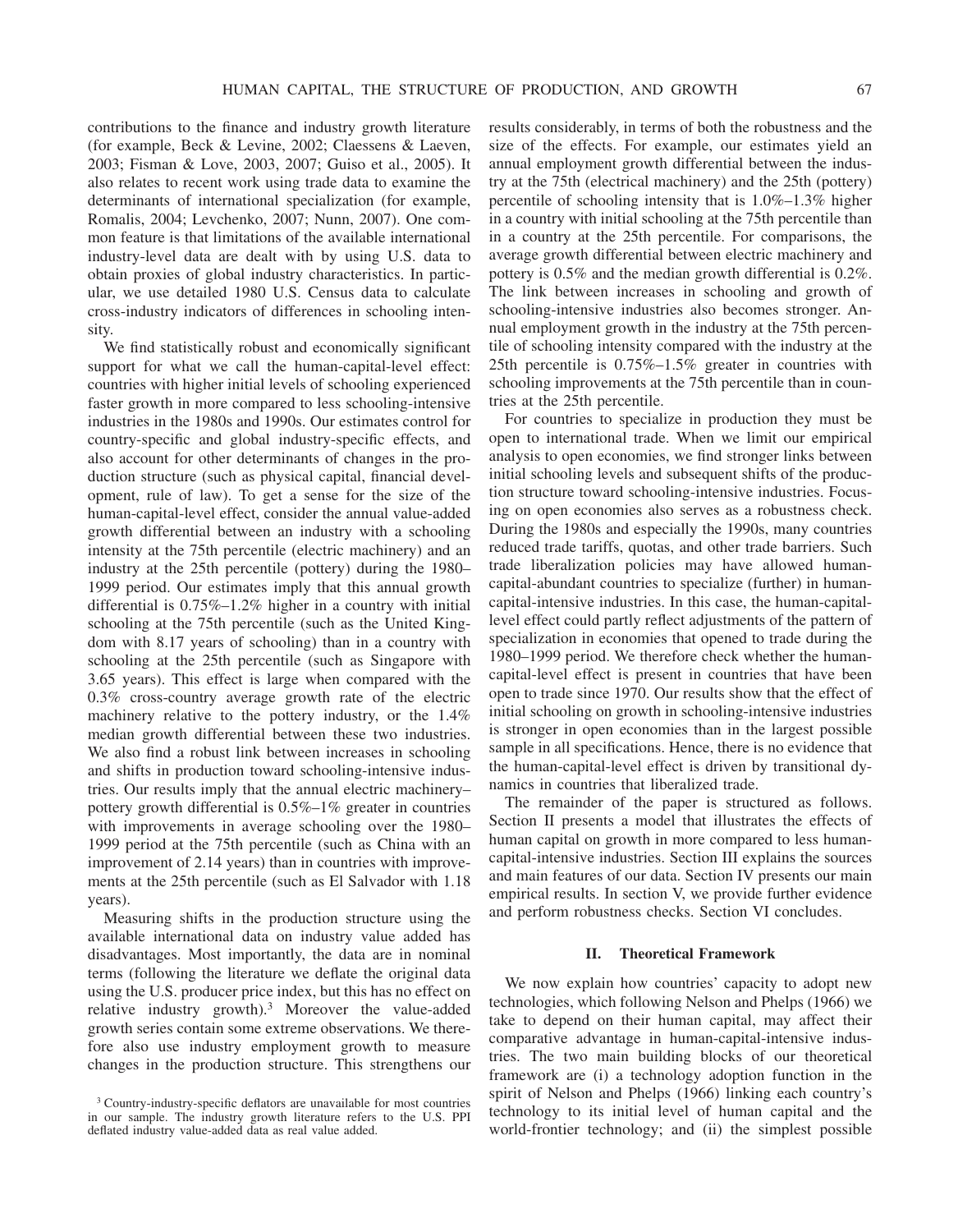multicountry general equilibrium model of international specialization. In our framework, a country's production structure depends on its human capital for two very different reasons: (i) because of the factor supply effect emphasized in the Heckscher-Ohlin model (which ends up being trivial in our model); and (ii) and most importantly, because each country's level of human capital determines its distance from the world-frontier technology in the steady state, and also how quickly countries converge to steady state. Our main result is that an acceleration of skilled-laboraugmenting efficiency growth at the world frontier leads countries with abundant human capital to specialize further in human-capital-intensive industries. Intuitively, we are trying to capture that faster technology adoption in countries with abundant human capital will lead to more rapid total factor productivity growth in human-capital-intensive industries at times when new technologies are skilled-labor augmenting. With free trade, this will lead to shifts in international specialization patterns as countries with higher levels of human capital specialize further in human-capitalintensive industries.

#### *A. Model*

The world consists of many open economies, indexed by *c*, that can produce in two industries, indexed by  $s = 0, 1$ . There are two types of labor, high and low human capital, and we denote their supply in country  $c$  at time  $t$  by  $M_{c,t}$  and  $L_{c,t}$  respectively. The efficiency levels  $A_{c,t}^L$  and  $A_{c,t}^M$  of the two types of labor evolve over time and depend on each country's capacity to adopt world technologies. Following Nelson and Phelps (1966), we assume efficiency growth  $\hat{A}^f_{c,t}$  =  $(\partial A_{c,t}^f/\partial t)/A_{c,t}^f$  of labor of type  $f = L$ , *M* (hats indicate growth rates) to be increasing in the gap between country efficiency  $A_{c,t}^f$  and world-frontier efficiency  $A_t^{f,W}(W)$  indicates the world frontier),

$$
\hat{A}_{c,t}^{f} = \phi^{f} (H_{c,t}) \bigg( \frac{A_{t}^{f,W} - A_{c,t}^{f}}{A_{c,t}^{f}} \bigg), \tag{1}
$$

where  $\phi^f$  (*H*) captures the country's capacity of technology adoption, which is increasing in its human capital  $H \equiv M/L$ . The only difference between this framework and that of Nelson and Phelps is that we distinguish between technologies augmenting the efficiency of high and low human capital workers, as in the literature on skill-biased and directed technical change (for example, Acemoglu, 1998, 2003a; Acemoglu & Zilibotti, 2001; Caselli & Coleman, 2002, 2006).4

Output  $X_{s,c,t}$  in industry *s* and country *c* at time *t* is produced according to  $X_{s,c,t} = D_{c,t} E_{s,t} (A_{c,t} L_{c,t})^{1-s} (A_{c,t} M_{c,t})^s$ where *D* captures country-level efficiency and *E* industryspecific technology. Hence, industry 1 uses only high human capital labor, while industry 0 uses only low human capital labor. This extreme assumption regarding factor intensities simplifies our analysis, but is not necessary for the implications that follow.

To examine how steady-state production levels depend on a country's capacity to adopt technologies we suppose constant efficiency growth at the world frontier,  $\hat{A}^{LW}_t = g^L$ and  $\hat{A}^{M,W}_{t} = g^{M}$ . Each country's human capital  $H_c$ , and hence its capacity to adopt technologies ( $\phi_c^L$  and  $\phi_c^M$ ), are assumed to be constant in time. In steady state, efficiency in each country grows at the same rate as at the world frontier. Equation (1) therefore implies that the steady-state level of efficiency of labor of type  $f = L$ , M in country c is  $A_{c,t}^{f*} =$  $\phi_c^f$  $\frac{\varphi_c}{g^f + \varphi'_c} A_f^{f,W}$  (asterisks denote steady-state values). Hence, the greater the capacity of countries to adopt technologies, the closer their steady-state efficiency levels to the world frontier. It is now immediate to determine steady-state output in sector *s* in country *c* as

$$
X_{s,c,t}^{*} = D_{c,t} E_{s,t} L_{c,t} \left( \frac{\phi_c^L}{g^L + \phi_c^L} A_t^{L,W} \right)^{1-s} \left( \frac{\phi_c^M}{g^M + \phi_c^M} A_t^{M,W} H_c \right)^s,
$$
\n(2)

where we have assumed that competitive labor markets ensure full employment. Steady-state production in the high relative to the low human capital industry,  $Z_{c,t}^* \equiv X_{1,c,t}^*/X_{0,c,t}^*$ in country *c* as compared with *q* is therefore

$$
\frac{Z_c^*}{Z_q^*} = \left[\frac{H_c}{H_q}\right] \left[\frac{(\phi_c^M/\phi_c^L) \left(\frac{g^L + \phi_c^L}{g^M + \phi_c^M}\right)}{(\phi_q^M/\phi_q^L) \left(\frac{g^L + \phi_q^L}{g^M + \phi_q^M}\right)}\right].
$$
\n(3)

This expression does not depend on country-level efficiency because we are comparing two industries within each country; it does not depend on industry-level technology because we are comparing the same industries in different countries.

Equation (3) implies that country  $c$ 's human capital  $H_c$ has a factor supply effect and a technology adoption effect on its steady-state production structure as compared with country *q.* The factor supply effect (captured by the first square bracket) is straightforward. An increase in human capital means an increase in the relative supply of the factor used by the human-capital-intensive industry and therefore relatively greater production in the human-capital-intensive industry. The focus of our theoretical framework is on the technology adoption effect (captured by the second square bracket). This effect can reinforce the factor supply effect or work in the opposite direction, depending on whether it is skilled- or unskilled-labor-augmenting technology that is progressing faster at the world frontier. For example, consider the case where human capital has the same impact on

<sup>4</sup> Acemoglu (2003b) discusses the relationship between the Nelson and Phelps model and the literature on directed technical change.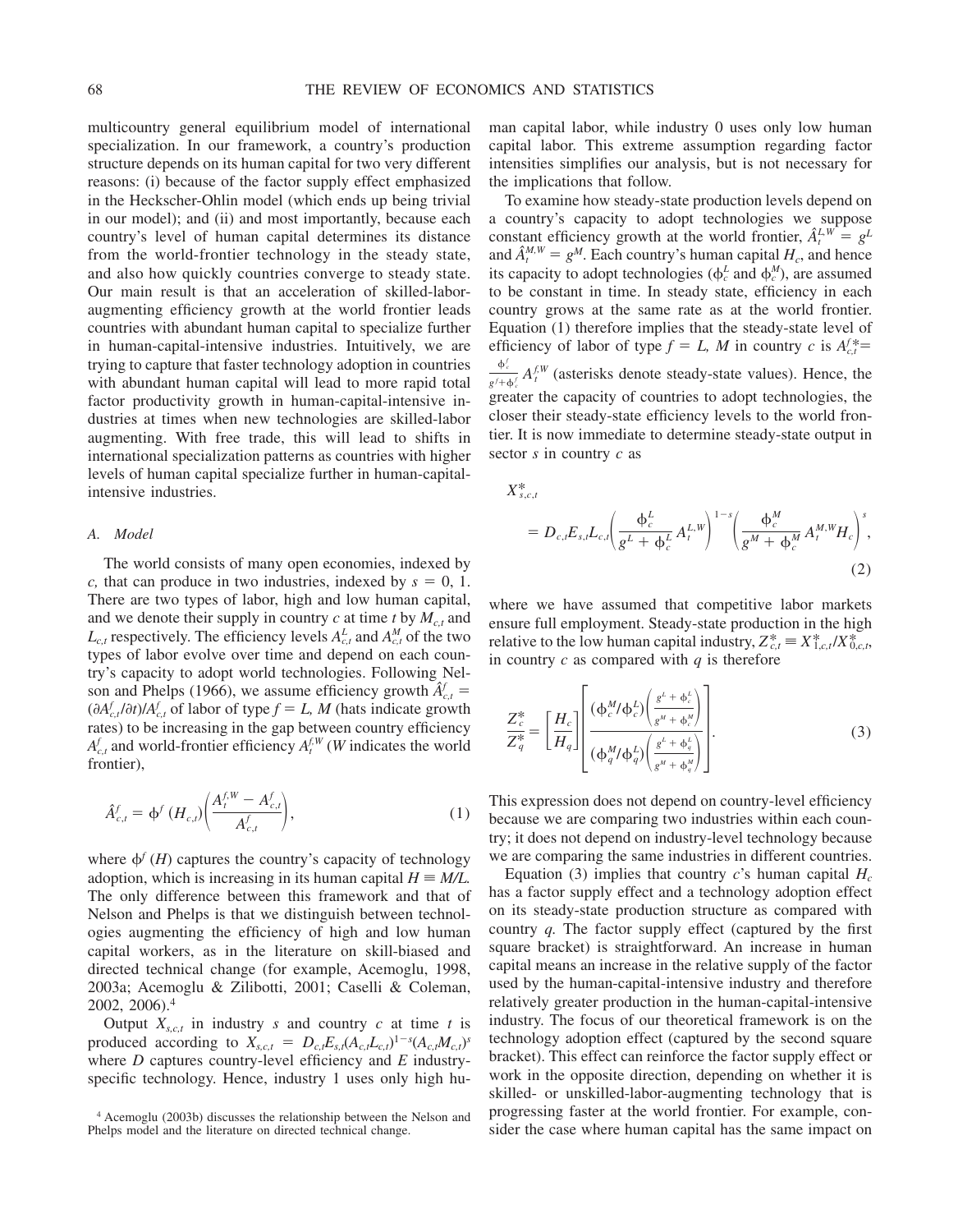the capacity to adopt skilled- and unskilled-labor-augmenting technologies,  $\phi^M(H) = \phi^L(H)$  for all *H*. Suppose first that skilled-labor-augmenting technical progress at the world frontier exceeds unskilled-labor augmenting technical progress,  $g^M > g^L$ . In this case, a higher level of human capital *Hc* will translate into more human-capital-intensive production in the long run through the technology adoption effect. This is because human capital facilitates the adoption of all technologies equally and it is skill-augmenting technology that is advancing more rapidly at the frontier. Now suppose instead that  $g^L > g^M$ . In this scenario it is unskilledlabor-augmenting technology that is progressing faster at the frontier. The technology adoption effect of higher human capital levels will therefore shift production toward the low human capital industry.

We now suppose that skilled-labor-augmenting efficiency growth *gM* at the world frontier increases at some time *T.*<sup>5</sup> Equation (3) implies that this acceleration of skilled-laboraugmenting technical change translates into an increase in  $Z_c^*/Z_q^*$  if and only if  $H_c > H_q$ . Countries with high levels of human capital will therefore experience an increase in steady-state production levels in the human-capitalintensive industry relative to countries with low human capital. As a result, they will see relatively faster growth in the human-capital-intensive industry during the transition to the new steady state.<sup>6</sup> Formally, using lowercase variables to denote logs of uppercase variables,

$$
\Delta z_c - \Delta z_q \equiv [z_{c,t} - z_{c,T}] - [z_{q,t} - z_{q,T}]
$$
  
=  $g(h_{c,T}) - g(h_{q,T})$  (4)

for  $t > T$ , where  $g(h)$  is strictly increasing in *h*. Value added in each industry is  $Y_{s,c,t} = P_{s,t}X_{s,c,t}$  where  $P_{s,t}$  denotes international prices. The production function implies that growth of value added between *T* and *t* equals  $\Delta y_{s,c,t}$  $y_{s,c,t} - y_{s,c,T} = \Delta d_c + \Delta l_c + \Delta p_s + \Delta e_s + s \Delta a_c^M + (1 - \Delta)$  $s) \Delta a_c^M$ . Combined with equation (4) this yields

$$
\Delta y_{s,c} = \underbrace{\left[\Delta d_c + \Delta l_c\right]}_{\lambda_c} + \underbrace{\left[\Delta p_s + \Delta e_s\right]}_{\mu_s} + \eta + g(h_{c,T})s. \tag{5}
$$

The country-specific effect  $\lambda_c$  captures country-level labor force and total factor productivity growth, while the industryspecific growth effect  $\mu$ <sub>s</sub> is the sum of price changes and industry-specific technical progress.  $\eta$  captures unskilledlabor-augmenting technical change. According to equation (5), the impact of initial human capital on growth during the transition is greater in the human-capital-intensive industry.7 This is what we refer to as the human-capital-level effect on output growth in human-capital-intensive industries.

So far we have assumed that human capital in each country is constant in time. As a result, human capital affects industry output growth only through technology adoption in equation (5). When human capital levels increase in time there is also a factor supply effect.8 As industries are assumed to be at opposite extremes in terms of their human capital intensity, this effect takes a particularly simple form in our framework. A 1% increase in human capital leads to a one-point output growth differential between the high and the low human capital industry over the same time period. With nonextreme factor intensities, the implied output growth differential would be larger (for example, Ventura, 1997). This is because an increase in human capital would lead to labor moving from the less to the more human-capital-intensive industry (assuming the economy is not fully specialized). We refer to the positive effect of factor supply on output growth in human-capitalintensive industries as the human capital accumulation effect.

### *B. Further Remarks*

The factor supply effect linking human capital and relative production levels in the human-capital-intensive industry in equation (3) does not carry through to single industry pairs in a neoclassical multi-industry model. It can be shown, however, that human-capital-abundant countries will still specialize in human-capital-intensive industries on average (for example, Deardorff, 1982; Forstner, 1985). Furthermore, as shown by Romalis (2004), the positive effect of human-capital-abundance on relative production levels in human-capital-intensive industries reemerges for single industry pairs once monopolistic competition and transport costs are incorporated into an otherwise standard neoclassical multi-industry model.9

<sup>8</sup> Increases in human capital could also affect industry output growth through technology adoption. Such effects are likely to be small in our empirical application because it takes time for additional human capital to translate into new technologies.

Romalis (2004) integrates the Dornbusch, Fischer, and Samuelson (1980) two-factor multi-industry Heckscher-Ohlin model with Krugman's (1980) trade model with monopolistic competition and trade costs. He shows that this yields cogent theoretical foundation for cross-country, cross-industry comparisons. Nunn (2007) and Levchenko (2007) employ

<sup>5</sup> For evidence that there was such an acceleration sometime around the early 1970s, see Autor, Katz, and Krueger (1998); Berman, Bound, and Machin (1998); Berman and Machin (2000); and Caselli and Coleman (2002). We take this acceleration to be exogenous. See Acemoglu (1998, 2002) and Acemoglu and Zilibotti (2001) for models that endogenize the rate of directed technical change at the technology frontier.

<sup>6</sup> This is because they adopt new skill-augmenting technologies more rapidly. Many of the new technologies becoming available since the 1970s were embodied in computers. Faster technology adoption in countries with high human capital levels should therefore have been accompanied by greater computer imports. This is what Caselli and Coleman (2001) find for the 1970–1990 period.

<sup>7</sup> During the transition, the TFP growth differential between the high and the low human capital industry is greater in a country with high than a country with low human capital. Our framework does not make predictions about whether this TFP growth differential is positive or negative. The evidence on the link between human capital intensity and TFP growth across U.S. industries is mixed. While there appears to be a positive link in the late 1970s and early 1980s (Kahn & Lim, 1998), there is no such relationship over longer periods (Klenow, 1998).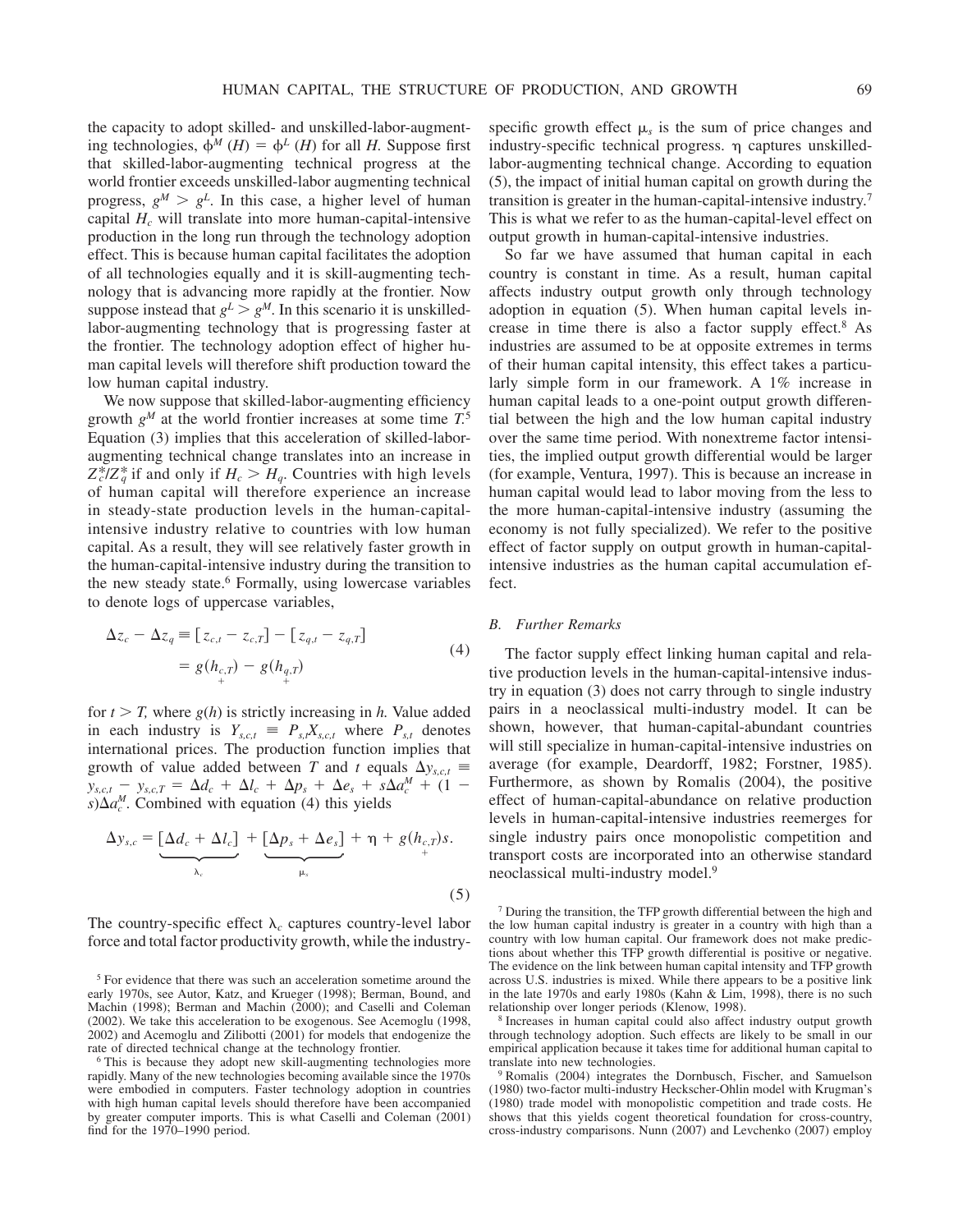A final note on an alternative theoretical framework that could yield a link between countries' human capital levels and relative value-added growth in human-capital-intensive industries. Suppose that countries with high human capital have lower efficiency wages for high human capital workers (this requires the absence of conditional factor price equalization). In this case, countries with a greater supply of human capital may end up with a greater ratio of high to low human capital workers in human-capital-intensive industries. This could result in faster total factor productivity growth in human-capital-intensive industries in countries with abundant human capital even if the rate of technology adoption in each industry depended exclusively on the ratio of high to low human capital workers in the industry. We cannot test this alternative view with our data, however, as we do not have industry-level human capital data for a broad cross section of countries.

#### **III. Data**

#### *A. Country-Industry*

Data on value added and employment at the countryindustry level come from the Industrial Statistics of the United Nations Industrial Development Organization (UNIDO). The UNIDO INDSTAT3 database (revision 2) reports value-added and employment data for 28 manufacturing industries at the three-digit International Standard Industrial Classification (ISIC) level for a large number of countries. In our benchmark specifications the dependent variable is the annual logarithmic growth rate of value added (*VAGRs,c*; the deflator used is the U.S. producer price index) and the annual logarithmic change of employment (*EMPGRs,c*) over the 1980–1999 period. We drop countries with data for less than ten industries and also require at least five years of data in the 1980s and in the 1990s for each country-industry. The United States is excluded from the sample because it is used for industry benchmarking. This leaves us with a sample of 44 countries and 1,049 observations for industry value-added growth and a sample of 47 countries and 1,134 observations for industry employment growth.10 The UNIDO database has wider coverage in the 1980s than the 1990s. We therefore also consider two alternative sample periods, the 1980–1989 period (with the widest coverage) and the 1980–1995 period. This enables us to examine industry dynamics in up to 66 countries using up to 1,634 observations at the country-industry level (see the

online supplementary appendix table A-I for details on the coverage of different time periods).<sup>11</sup>

### *B. Industry Level*

Our measure of human capital intensity at the industry level is based on U.S. data. The limited availability of industry data for most countries makes it necessary to rely on industry human capital intensities from a benchmark country. The U.S. is a natural choice both because of the detail and quality of U.S. statistics and because U.S. labor markets are less regulated than those of other high-income countries for which some industry data are available (Botero et al., 2004). Observed differences in human capital intensities across industries are therefore likely to better reflect technological characteristics of industries. Moreover, as we examine the role of human capital for industry growth jointly with that of finance, physical capital, and property rights it is natural to maintain the same benchmark country as in the finance and industry growth literature and recent empirical work on international specialization (for example, Rajan & Zingales, 1998; Nunn, 2007). Using U.S. data to proxy for differences in human capital intensities across industries in all other countries does have drawbacks. Most importantly, it could lead us to reject our hypotheses linking human capital to growth in human-capital-intensive industries not because they are false but because U.S. data do not yield good proxies for cross-industry differences in human capital intensities in other countries. What matters for avoiding such a false negative is that differences in the human capital intensity across U.S. industries reflect interindustry differences in human capital intensities in other countries. It is not necessary for industries to use human capital with the same intensity in different countries.

The data source for our industry-level measure of schooling intensity is the 1980 Integrated Public Use Microdata Series. This database contains individual-level data on hours worked by four-digit industry classifications and years of education. This allows us to calculate average years of employee schooling for all industries at the UNIDO threedigit ISIC. We also calculate the share of employees with at least twelve years of education (necessary for completing secondary school in the United States) and at least sixteen years of education (college). Table 1 reports the schooling intensity and descriptive statistics for all 28 industries. The most schooling-intensive industries are petroleum refineries, printing and publishing, and (industrial and other) chemicals, while the least schooling-intensive sectors are leather, apparel, footwear, and textiles.

Table 1 also reports the values of other industry characteristics used in our empirical analysis. The first measure is industry external finance dependence, which Rajan and Zingales (1998) define as the difference between industry investment and industry cash flow relative to industry in-

the framework of Romalis to investigate the effect of institutional quality on industrial structure and trade.

<sup>10</sup> These countries are Australia, Austria, Belgium, Bolivia, Cameroon, Canada, Chile, China, Colombia, Costa Rica, Cyprus, Ecuador, Finland, France, Hungary, Indonesia, India, Ireland, Iran, Israel, Italy, Japan, Jordan, Kenya, Korea, Kuwait, Malaysia, Malta, Mexico, the Netherlands, Norway, Panama, Poland, Portugal, Senegal, Singapore, Spain, Sri Lanka, Sweden, Trinidad and Tobago, Turkey, the United Kingdom, Uruguay, South Africa. In the employment models we lose Costa Rica, but also use Argentina, Malawi, New Zealand, and Taiwan. 11 Available at: http://www.antoniociccone.eu.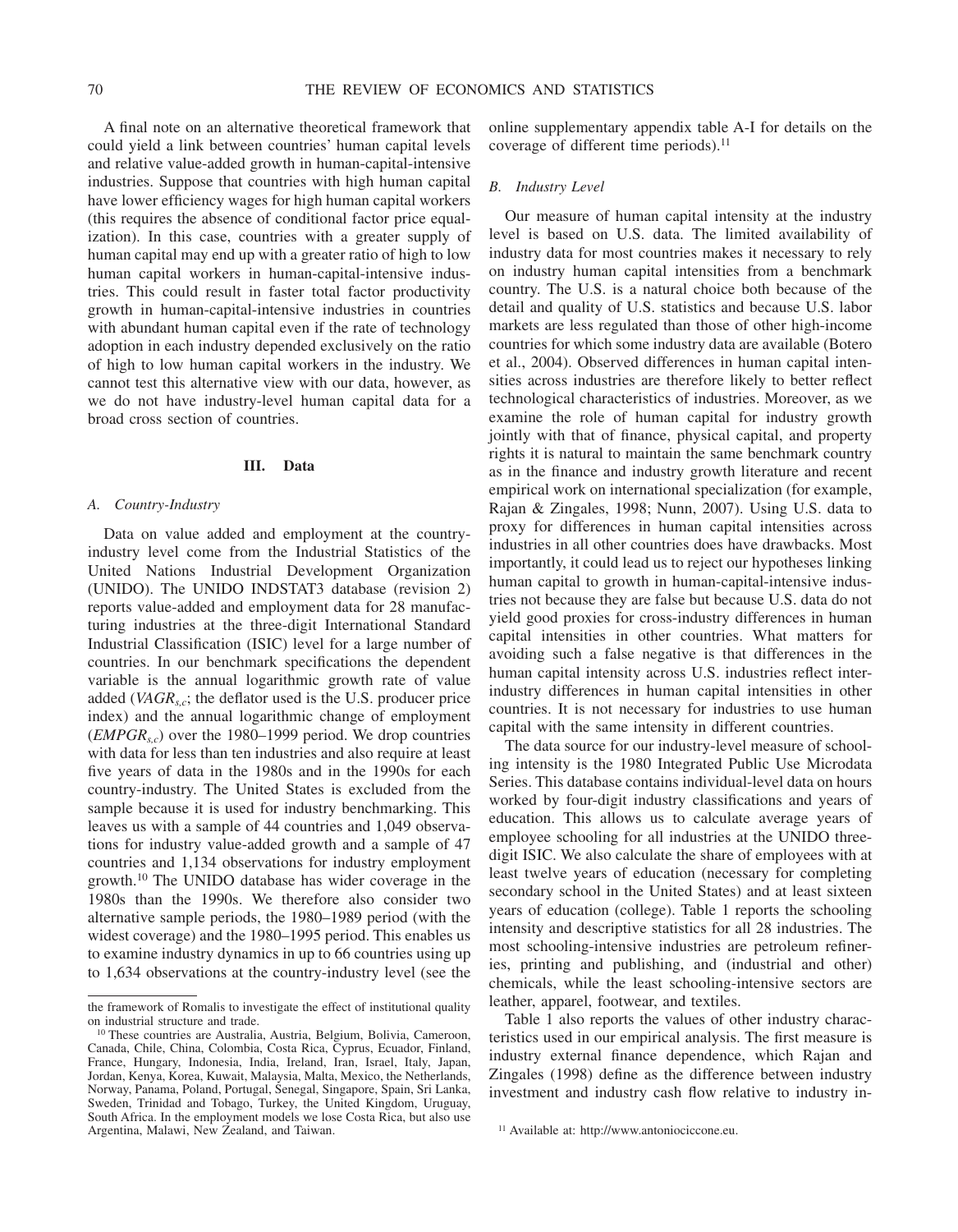| <b>ISIC</b><br>Code | <b>Industry Name</b>                | <b>HCINT</b> | HCINT (SEC) | <b>HCINT</b> (COLL) | <b>EXTFIN</b> | <b>CONTRACT</b> | <b>CAPINT</b> |
|---------------------|-------------------------------------|--------------|-------------|---------------------|---------------|-----------------|---------------|
|                     |                                     |              |             |                     |               |                 |               |
| 314                 | Tobacco                             | 11.509       | 0.660       | 0.110               | $-0.450$      | 0.317           | 0.730         |
| 361                 | Pottery, china, earthenware         | 11.244       | 0.650       | 0.099               | $-0.150$      | 0.329           | 2.316         |
| 323                 | Leather products                    | 10.138       | 0.507       | 0.071               | $-0.140$      | 0.571           | 0.663         |
| 324                 | Footwear, except rubber or plastic  | 10.259       | 0.521       | 0.037               | $-0.080$      | 0.650           | 0.443         |
| 372                 | Non-ferrous metals                  | 11.547       | 0.703       | 0.097               | 0.010         | 0.160           | 2.013         |
| 322                 | Wearing apparel, except footwear    | 10.193       | 0.511       | 0.051               | 0.030         | 0.745           | 0.481         |
| 353                 | Petroleum refineries                | 13.204       | 0.873       | 0.250               | 0.040         | 0.058           | 2.593         |
| 369                 | Other non-metallic mineral products | 11.655       | 0.678       | 0.142               | 0.060         | 0.377           | 1.746         |
| 313                 | <b>Beverages</b>                    | 11.967       | 0.738       | 0.131               | 0.080         | 0.713           | 1.744         |
| 371                 | Iron and steel                      | 11.425       | 0.696       | 0.083               | 0.090         | 0.242           | 3.194         |
| 311                 | Food products                       | 11.259       | 0.656       | 0.097               | 0.140         | 0.331           | 1.366         |
| 341                 | Paper and products                  | 11.693       | 0.727       | 0.109               | 0.170         | 0.348           | 2.215         |
| 321                 | Textiles                            | 10.397       | 0.510       | 0.059               | 0.190         | 0.376           | 1.807         |
| 342                 | Printing and publishing             | 12.792       | 0.839       | 0.200               | 0.200         | 0.713           | 0.785         |
| 355                 | Rubber products                     | 11.730       | 0.743       | 0.079               | 0.230         | 0.407           | 2.265         |
| 332                 | Furniture, except metal             | 10.760       | 0.583       | 0.071               | 0.240         | 0.568           | 0.789         |
| 381                 | Fabricated metal products           | 11.577       | 0.699       | 0.097               | 0.240         | 0.435           | 1.173         |
| 351                 | Industrial chemicals                | 12.704       | 0.815       | 0.217               | 0.250         | 0.240           | 2.385         |
| 331                 | Wood products, except furniture     | 10.787       | 0.593       | 0.071               | 0.280         | 0.516           | 1.632         |
| 354                 | Misc. petroleum and coal products   | 11.921       | 0.691       | 0.141               | 0.330         | 0.395           | 1.199         |
| 384                 | Transport equipment                 | 12.346       | 0.780       | 0.159               | 0.360         | 0.859           | 1.320         |
| 390                 | Other manufactured products         | 11.354       | 0.651       | 0.119               | 0.470         | 0.547           | 0.878         |
| 362                 | Glass and glass products            | 11.484       | 0.691       | 0.087               | 0.530         | 0.557           | 1.954         |
| 382                 | Machinery, except electrical        | 12.266       | 0.789       | 0.139               | 0.600         | 0.764           | 1.017         |
| 352                 | Chemicals, other                    | 13.031       | 0.821       | 0.270               | 0.750         | 0.490           | 0.800         |
| 383                 | Machinery, electric                 | 12.357       | 0.781       | 0.163               | 0.950         | 0.740           | 0.924         |
| 385                 | Professional & scientific equipment | 12.518       | 0.793       | 0.185               | 0.960         | 0.785           | 0.654         |
| 356                 | Plastic products                    | 11.678       | 0.715       | 0.102               | 1.140         | 0.408           | 1.416         |
|                     | Mean                                | 11.64        | 0.69        | 0.12                | 0.27          | 0.49            | 1.45          |
|                     | Standard deviation                  | 0.84         | 0.10        | 0.06                | 0.36          | 0.21            | 0.72          |
|                     | Median                              | 11.62        | 0.70        | 0.11                | 0.22          | 0.46            | 1.34          |
|                     | 75% percentile                      | 12.29        | 0.78        | 0.15                | 0.39          | 0.67            | 1.97          |
|                     | 25% percentile                      | 11.26        | 0.65        | 0.08                | 0.06          | 0.34            | 0.80          |

TABLE 1.—INDUSTRY CHARACTERISTICS

Table 1 reports all industry-level variables used in the analysis for three-digit ISIC (International Standard Industrial Classification) manufacturing industries. *HCINT* is the average years of schooling of employees in each industry in the United States in 1980. *HCINT(SEC)* is the ratio of hours worked by employees with at least twelve years of schooling (necessary for completing secondary school) to total hours worked in the United States in 1980. *HCINT(COLL)* is the ratio of hours worked by employees with at least sixteen years of schooling (college) to total hours worked in the United States in 1980. *CAPINT* is a measure of industry physical capital intensity, defined as the share of real capital stock to total value added in 1980. *EXTFIN* denotes Rajan and Zingales's (1998) measure of industry reliance on external finance, defined as 1 minus industry cash flow over industry investment of large publicly traded U.S. firms in the 1980s (taken from Laeven, Klingebiel, & Kroszner, 2007). *CONTRACT* is Nunn's (2007) measure of industry contract intensity, defined as the cost-weighted proportion of differentiated inputs. The data appendix gives details on the construction of the measures and provides exact definitions and sources.

vestment. To construct industry reliance on external finance, Rajan and Zingales use COMPUSTAT data from large publicly traded U.S. firms over the 1980s at the three- to four-digit ISIC. We obtain this series from Laeven, Klingebiel, and Kroszner (2007), who reconstruct the original Rajan-Zingales measure at the three-digit ISIC level. The second measure is industry contract intensity, constructed by Nunn (2007) using U.S. input-output tables. Contract intensity is defined as the cost-weighted proportion of an industry's inputs that are highly differentiated and can therefore be expected to require relationship-specific investments in the production process. The third measure is the physical capital intensity measured as the industry capital stock of value added from the NBER Manufacturing Database (Bartelsman & Gray, 1996).

#### *C. Country Level*

Our benchmark measure of country-level human capital is average years of schooling of the population from the latest update of the Barro and Lee (2001) database. In our sensitivity analysis we also use proxies of human capital that are based on the share of the population with a completed secondary education and the Hanushek and Kimko (2000) schooling quality indicator.

Our other country-level controls come from standard sources. Financial development is measured as the share of private credit to GDP.12 Real per capita GDP and the capital-output ratio come from the Penn World Tables and Klenow and Rodriguez-Clare (2005) respectively. Data on trade openness are taken from Wacziarg and Welch (2003), who extend and update Sachs and Warner's (1995) trade openness indicator. The rule of law indicator comes from the International Country Risk Guide database (see Knack & Keefer, 1995) and the measure of property rights institutions from the Polity IV database (we use executive constraints, following Acemoglu & Johnson, 2005). All specifications use the value of the country-level variables in 1980, the beginning of the period we examine, except the

<sup>&</sup>lt;sup>12</sup> This is the most frequently used measure of financial development (for example, Djankov, McLiesh, & Shleifer, 2007; Acemoglu & Johnson, 2005). Our results are robust to using other proxies, like stock market capitalization to GDP and domestic credit to GDP.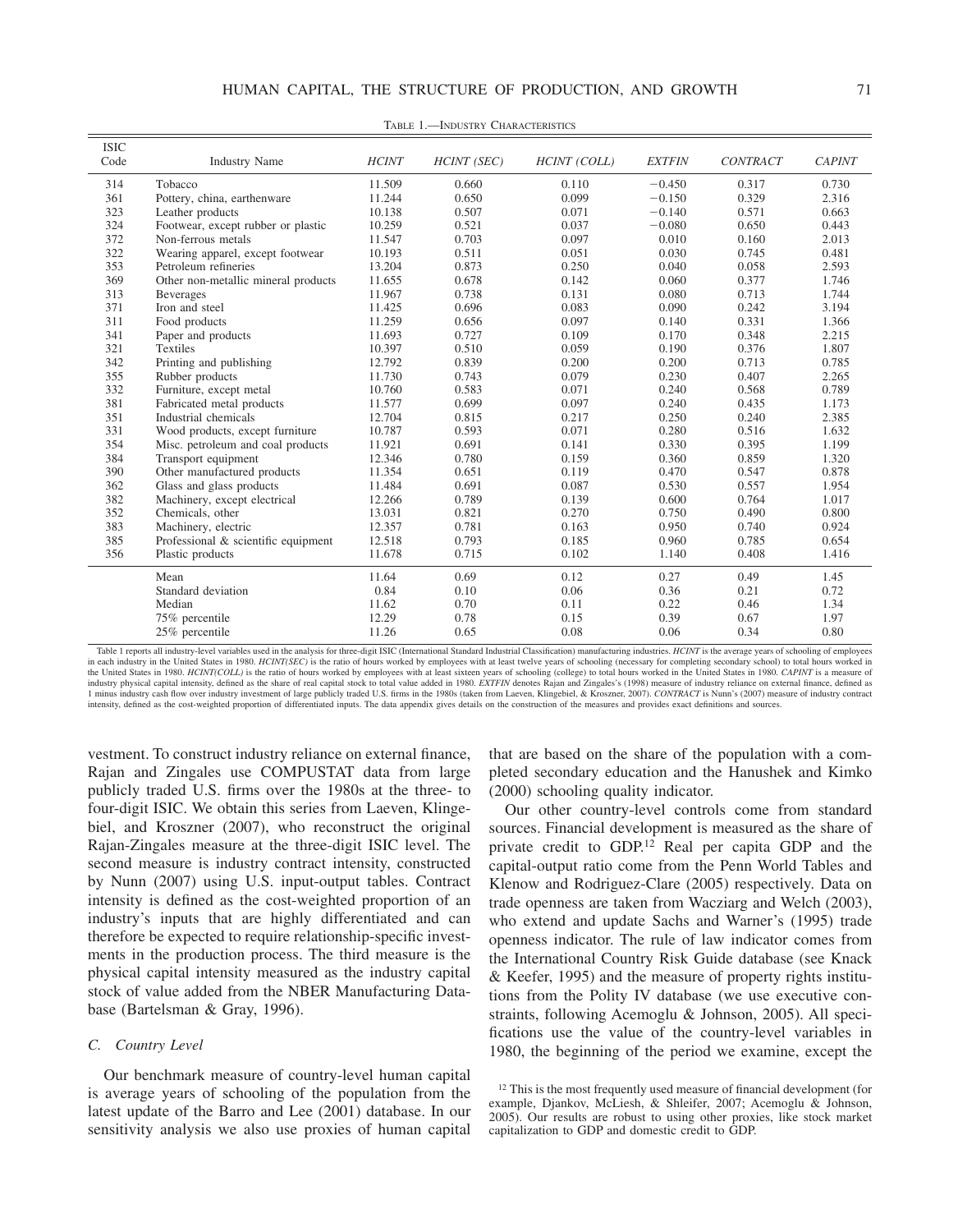TABLE 2.—BENCHMARK

ESTIMATES

2. - BENCHMARK ESTIMATES

rule of law indicator which only starts being available for a broad cross section of countries in 1984. The data appendix gives detailed variable definitions and sources. In the online supplementary appendix we report the values for all countrylevel variables considered in the analysis (table A-II). We also report summary statistics (table A-III) and pairwise correlations (tables A-IV and A-V).

#### **IV. Main Results**

We first examine whether countries with high initial education levels grew faster in schooling-intensive sectors during the 1980–1999 period, characterized by pervasive skill-biased technical change. We also analyze the link between improvements in country-level schooling and shifts in the production structure toward schooling-intensive industries. We conclude by examining the relationship between schooling and industry growth in the subsample of economies that were open to international trade since 1970.

### *A. Initial Education Levels and Industry Growth*

The estimation equation used for examining the link between initial education levels and value-added or employment growth in schooling-intensive industries is

$$
\Delta \ln y_{s,c,1980-1999} = \lambda_c + \mu_s + \delta(SCH_{c,1980} \times HCINT_s) + \gamma X_s' Z_c + \lambda \ln y_{s,c,1980} + \varepsilon_{s,c}
$$
, (6)

where the dependent variable is the annualized growth rate of value added or employment in industry *s* in country *c* during the 1980–1999 period;  $\lambda_c$  and  $\mu_s$  are country- and industry-specific effects respectively; *HCINT<sub>s</sub>* denotes the schooling intensity of industries; and *SCH<sub>c,1980</sub>* stands for the education level of countries in the beginning of the sample. Industry effects capture movements in prices and technological innovation; country effects capture factors that determine growth at the country level, such as economic policy, social norms, and political stability. Our specifications account for other determinants of industry growth discussed in the literature by using the relevant interaction terms between industry characteristics  $(X<sub>s</sub>)$  and country characteristics  $(Z_c)$ . Moreover, and again following the literature, we account for initial differences in the size of sectors by including the initial log of value added or employment (ln  $y_{sc}$ ).<sup>13</sup> Residual growth is denoted by  $\varepsilon_{sc}$ . There is a human-capital–level effect on growth if  $\delta > 0$ .

*Unconditional effects.* Table 2, columns 1–4, reports unconditional estimates of the effect of initial schooling on annual growth in more compared to less schooling-intensive

<sup>&</sup>lt;sup>13</sup> The coefficient  $(\lambda)$  is always negative and highly significant. But since this control does not emerge from our theoretical framework, we also estimated all models without it. This did not affect the results (but lowered model fit considerably).

|                         | EMPGR<br>STIO<br>(12)                           | 0.0018<br>$(3.53)$<br>$0.0046$<br>$\begin{array}{c} (1.52) \\ 0.0053 \\ (1.54) \\ 0.0298 \end{array}$<br>$(3.08)$ -0.0144                                                                                                  | (7.46)                                                | 0.524<br>998<br>$\mathbf{Y}\mathbf{es}$<br>Yes<br>$\overline{4}$                                                                                                                                                                                                                                                                                                                                                                                                                                                                                                                                                                                                                                                                                                                                                                                                                                                                                                                                                                                                                                                                                                                                                                                                                                                                                                        |
|-------------------------|-------------------------------------------------|----------------------------------------------------------------------------------------------------------------------------------------------------------------------------------------------------------------------------|-------------------------------------------------------|-------------------------------------------------------------------------------------------------------------------------------------------------------------------------------------------------------------------------------------------------------------------------------------------------------------------------------------------------------------------------------------------------------------------------------------------------------------------------------------------------------------------------------------------------------------------------------------------------------------------------------------------------------------------------------------------------------------------------------------------------------------------------------------------------------------------------------------------------------------------------------------------------------------------------------------------------------------------------------------------------------------------------------------------------------------------------------------------------------------------------------------------------------------------------------------------------------------------------------------------------------------------------------------------------------------------------------------------------------------------------|
| All Controls            |                                                 |                                                                                                                                                                                                                            |                                                       |                                                                                                                                                                                                                                                                                                                                                                                                                                                                                                                                                                                                                                                                                                                                                                                                                                                                                                                                                                                                                                                                                                                                                                                                                                                                                                                                                                         |
|                         | VAGR<br>STO<br>(11)                             | 0.0015<br>(1.87)<br>$(2.11)$<br>0.0001<br>$\begin{array}{c} 0.0051 \\ (7.07) \\ 0.0241 \end{array}$<br>$(0.03)$                                                                                                            | (5.84)                                                | 0.462<br>964<br>Yes<br>Yes<br>$\sqrt{4}$                                                                                                                                                                                                                                                                                                                                                                                                                                                                                                                                                                                                                                                                                                                                                                                                                                                                                                                                                                                                                                                                                                                                                                                                                                                                                                                                |
| Finance                 | <b>EMPGR</b><br>$rac{10}{50}$                   | 0.0284<br>0.0020<br>$(2.98)$ <sup>-0.0142</sup><br>(3.81)                                                                                                                                                                  | (8.00)                                                | added at the country-industry level for the period 1980–1999. The dependent variable in columns 3, 4, 6, 8, 10, and 12 is the annual growth rate of employment over the same period<br>0.510<br>1,064<br>Yes<br>Yes<br>$\overline{4}$                                                                                                                                                                                                                                                                                                                                                                                                                                                                                                                                                                                                                                                                                                                                                                                                                                                                                                                                                                                                                                                                                                                                   |
|                         | VAGR<br>STIO<br>$\circledcirc$                  | 0.0014<br>$\begin{array}{c} 0.0263 \\ (2.06) \\ -0.0111 \end{array}$<br>(2.05)                                                                                                                                             | (6.29)                                                | 0.454<br>$1,010$<br>42<br>$Y$ es<br>Yes                                                                                                                                                                                                                                                                                                                                                                                                                                                                                                                                                                                                                                                                                                                                                                                                                                                                                                                                                                                                                                                                                                                                                                                                                                                                                                                                 |
|                         | EMPGR<br>STIO<br>$\circledS$                    | 0.0019<br>0.0038<br>(1.15)<br>(3.62)                                                                                                                                                                                       | $-0.0145$<br>(8.32)                                   | 0.514<br>1,090<br>Yes<br>45<br>Yes                                                                                                                                                                                                                                                                                                                                                                                                                                                                                                                                                                                                                                                                                                                                                                                                                                                                                                                                                                                                                                                                                                                                                                                                                                                                                                                                      |
| Rule of Law             | VAGR<br>STIO<br>$\in$                           | 0.0075<br>0.0015<br>(1.69)<br>(2.26)                                                                                                                                                                                       | $-0.0120$<br>(6.65)                                   | 1,028<br>0.457<br>Yes<br>Yes<br>43                                                                                                                                                                                                                                                                                                                                                                                                                                                                                                                                                                                                                                                                                                                                                                                                                                                                                                                                                                                                                                                                                                                                                                                                                                                                                                                                      |
|                         | EMPGR<br>STO<br>$\odot$                         | 0.0019<br>$(3.69)$<br>0.0026<br>(0.97)                                                                                                                                                                                     | $-0.0136$<br>(7.65)                                   | 0.512<br>1,091<br>Yes<br>Yes<br>45                                                                                                                                                                                                                                                                                                                                                                                                                                                                                                                                                                                                                                                                                                                                                                                                                                                                                                                                                                                                                                                                                                                                                                                                                                                                                                                                      |
| Physical Capital        | <b>VAGR</b><br>STIO<br>$\odot$                  | 0.0015<br>$(2.24)$<br>$-0.0017$<br>(0.56)                                                                                                                                                                                  | $-0.0114$<br>(6.23)                                   | 0.466<br>1,009<br>$\mathbf{Yes}$<br>Yes<br>42                                                                                                                                                                                                                                                                                                                                                                                                                                                                                                                                                                                                                                                                                                                                                                                                                                                                                                                                                                                                                                                                                                                                                                                                                                                                                                                           |
|                         | EMPGR<br>$\geq$<br>$\bigoplus$                  | 0.0020<br>(3.84)                                                                                                                                                                                                           | $-0.0140$<br>(8.20)                                   | ,109<br>Yes<br>Yes<br>46                                                                                                                                                                                                                                                                                                                                                                                                                                                                                                                                                                                                                                                                                                                                                                                                                                                                                                                                                                                                                                                                                                                                                                                                                                                                                                                                                |
|                         | <b>EMPGR</b><br>STIO<br>$\widehat{\mathcal{E}}$ | .0020<br>76)<br>$\mathfrak{S}.$                                                                                                                                                                                            | .0141<br>45)<br>$\otimes$<br>$\overline{\phantom{0}}$ | 507<br>1,134<br>les<br>es<br>$\ddot{r}$                                                                                                                                                                                                                                                                                                                                                                                                                                                                                                                                                                                                                                                                                                                                                                                                                                                                                                                                                                                                                                                                                                                                                                                                                                                                                                                                 |
| Unconditional Estimates | VAGR<br>$\geq$<br>$\widehat{\circ}$             | 0.0016<br>(2.20)                                                                                                                                                                                                           | $-0.0116$<br>(6.64)                                   | ,024<br>Yes<br>Yes<br>43                                                                                                                                                                                                                                                                                                                                                                                                                                                                                                                                                                                                                                                                                                                                                                                                                                                                                                                                                                                                                                                                                                                                                                                                                                                                                                                                                |
|                         | VAGR<br>STO                                     | 0.0015<br>(2.21)                                                                                                                                                                                                           | $-0.0116$<br>(6.70)                                   | 0.458<br>1,049<br>Yes<br>Yes<br>$\frac{4}{4}$                                                                                                                                                                                                                                                                                                                                                                                                                                                                                                                                                                                                                                                                                                                                                                                                                                                                                                                                                                                                                                                                                                                                                                                                                                                                                                                           |
|                         |                                                 | Initial schooling interaction<br>Physical capital interaction<br>[RLAW × CONTRACT<br>Rule of law interaction<br>$[PRIV \times EXTFIN]$<br>$\lfloor K Y \times CAPINT \rfloor$<br>$ISCH \times HCNT$<br>Finance interaction | ln(VAs.c)/ln(EMPs.c)<br>Initial conditions            | intensity (CONTRACT) and a country-level measure of rule of law in 1984 (RLAW). The finance intenstion is the product of industry-level dependence on external finance (EXTFM) and country-level financial development in 198<br>OLS coefficient estimates. Columns 2 and 4 report instrumental variable (IV) coefficient estimates where we use the 1970 value of country-level average schooling as instrument for the 1980 value. All specifications also in<br>multiplied by industry-level schooling intensity (HCINT). The physical capital intenation is the product of industry physical capital intensity (CAPINT) and country-level physical capital to output ratio in 1980 (K/Y). The<br>All value-added growth models include the initial log of value added (VA) and all employment growth models include the initial log employment (EMP) at the country-industry level. The initial schooling interaction is countr<br>coefficients not reported). Absolute values of Asatistics based on robust (heteroskedasticity-adjusted) sandard errors are reported in parentheses below the coefficients. The data appendix gives detailed variable definitio<br>The dependent variable in columns $1-2$ , 5, 7, 9, and 11 is the annual growth rate of value<br>Country fixed effects<br>Industry fixed effects<br>Observations<br>Adjusted $R^2$<br>Countries |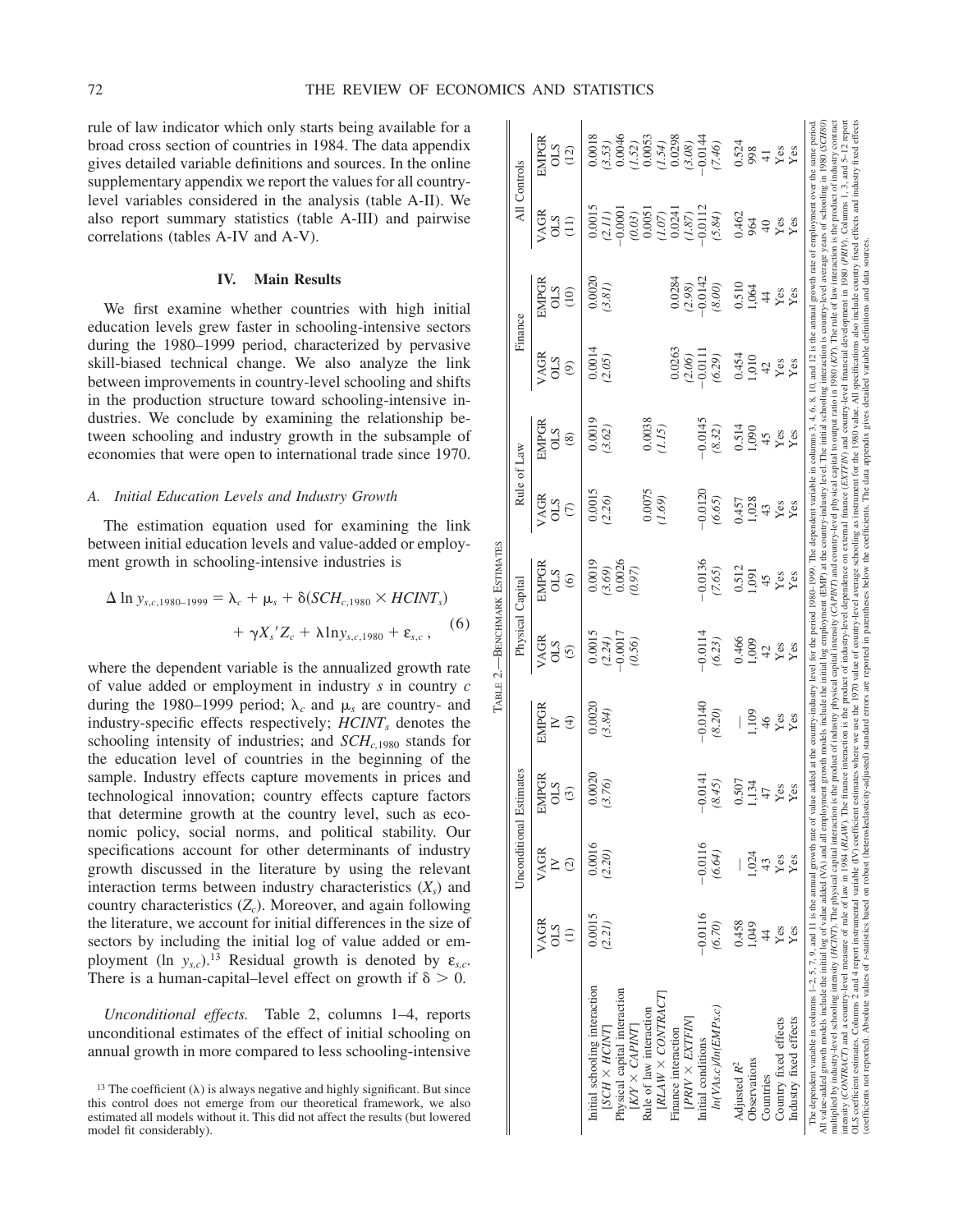industries  $(\delta)$ . In columns 1 and 2, we measure industry growth using value-added data, while in columns 3 and 4 we use employment data. Odd columns report ordinary least squares (OLS) estimates. Even columns report instrumental variables (IV) results, with 1970 schooling levels as instruments for 1980 schooling, to reduce concerns regarding endogeneity and measurement error.<sup>14</sup> The coefficient on the initial schooling interaction is 0.0015 and statistically significant at the 5% level. It implies an annual growth differential of 0.75% between the industry at the 75th percentile (electric machinery) and the 25th percentile (pottery) of schooling intensity in a country with schooling at the 75th percentile (such as the United Kingdom with 8.17 years) compared with a country at the 25th percentile (such as Singapore with 3.65 years). The IV estimates in column 2 are very similar in size and level of statistical significance.15 When we measure changes in the production structure using industry employment growth, the effect of initial schooling on subsequent growth of schooling-intensive industries becomes stronger. The coefficient on the initial schooling interaction is now 0.002 and statistically significant at the 1% level. This estimate implies that the growth differential between the industry with schooling at the 75th and the 25th percentile is around 1.0%–1.3% higher in a country with average years of schooling at the 75th percentile compared with a country at the 25th percentile.

*Controlling for other determinants of industry growth.* In columns 5–12 of table 2 we investigate the robustness of our results to alternative determinants of industry growth emphasized in the finance and industry growth literature and recent work on international specialization.

**Physical capital.** We first examine whether the positive impact of initial schooling levels on growth in schoolingintensive industries is sensitive to controls for the role of physical capital. Country-level growth effects of physical capital are captured by country fixed effects in our differencein-difference framework. Physical capital could still affect our findings however because it may interact with the physical capital intensity of industries, which could be correlated with their schooling intensity. In columns 5 and 6 we check on this possibility by adding an interaction between industry capital intensity (*CAPINT<sub>s</sub>*) and the countrylevel capital-output ratio in 1980  $(K_c/Y_c)$ . The physical capital interaction enters with a statistically insignificant coefficient in our value-added models (column 5) and our employment growth models (column  $6$ ).<sup>16</sup> The size and significance level of the coefficient on the initial schooling interaction remains very similar to the unconditional models.

**Property rights.** Empirical work by Levchenko (2007) and Nunn (2007) shows that countries with good contract enforcement (property rights) institutions specialize in complex, contract-intensive industries. In columns 7 and 8, we therefore augment our specifications by an interaction between Nunn's measure of industry contract intensity (*CON-TRACT<sub>s</sub>*) and a country-level rule of law index (*RLAW<sub>c</sub>*). This interaction enters always positively, indicating that countries with greater rule of law saw faster growth in more complex industries, but is never significant at the 5% level.<sup>17</sup> The coefficient on the initial schooling interaction continues to be very similar to previous specifications in terms of both size and statistical significance. This applies whether we examine the value-added growth model (in column 7) or the employment growth model (in column 8).<sup>18</sup>

**Financial development.** Rajan and Zingales (1998) show that external-finance-dependent industries experience faster growth in financially developed countries. Countries with high levels of human capital tend to have developed financial markets (see supplementary appendix table A-IV). Moreover, the external finance dependence of industries is significantly positively correlated with schooling intensity (see supplementary appendix table A-V). Our previous estimates might therefore be partly capturing the effects of finance. To take this into account, we augment our specifications by an interaction between industry external finance dependence (*EXTFIN<sub>s</sub>*) and country-level financial development ( $PRIV<sub>c</sub>$ ). Columns 9 and 10 show that the *EXTFIN<sub>s</sub>*  $\times$ *PRIV<sub>c</sub>* interaction enters with a positive and statistically significant coefficient in both value-added and employment specifications. This is in line with the empirical findings of the finance and industry growth literature. The initial schooling interaction continues to be positive and significant at standard confidence levels in all specifications.19

<sup>&</sup>lt;sup>14</sup> Bils and Klenow (2000) show that the positive cross-country correlation between school enrollment and subsequent growth can partly be explained by schooling decision reacting to expected growth. Note that country-level growth trends are captured by country fixed effects in our empirical framework. Schooling decision could be responding to expected industry growth in schooling-intensive industries, however. This is unlikely to have an important effect on our results, however, as 1980 (1970) schooling levels are largely determined by schooling decisions made during the 1960s and early 1970s (1950s and early 1960s).

<sup>15</sup> In the IV models we lose China because of data unavailability. The results are similar when we instrument 1980 schooling by schooling in 1960.

<sup>&</sup>lt;sup>16</sup> We found similar results when experimenting with other measures of industry capital intensity, such as capital stock over employment and 1 minus the labor share in value added. In an earlier version of this paper (Ciccone & Papaioannou, 2005) we also estimated models interacting Rajan and Zingales's investment intensity measure (defined as investment over capital stock) with country-level capital per worker and again found similar results.

<sup>&</sup>lt;sup>17</sup> Consistent with Nunn's results, we find that the rule of law interaction with contract intensity is positive and highly significant when we analyze the determinants of the pattern of production (rather than changes in the pattern of production).

<sup>&</sup>lt;sup>18</sup> Claessens and Laeven (2003) show that property rights protection is particularly beneficial for the growth of intangible asset–intensive sectors. In an earlier version of this paper (Ciccone & Papaioannou, 2005) we showed that our results are robust to the inclusion of this interaction also.

<sup>19</sup> Fisman and Love (2007) and Ciccone and Papaioannou (2006) argue that financial development leads to rapid growth in industries with good growth prospects. To check the robustness of our findings to this link between financial development and industry growth, we also estimated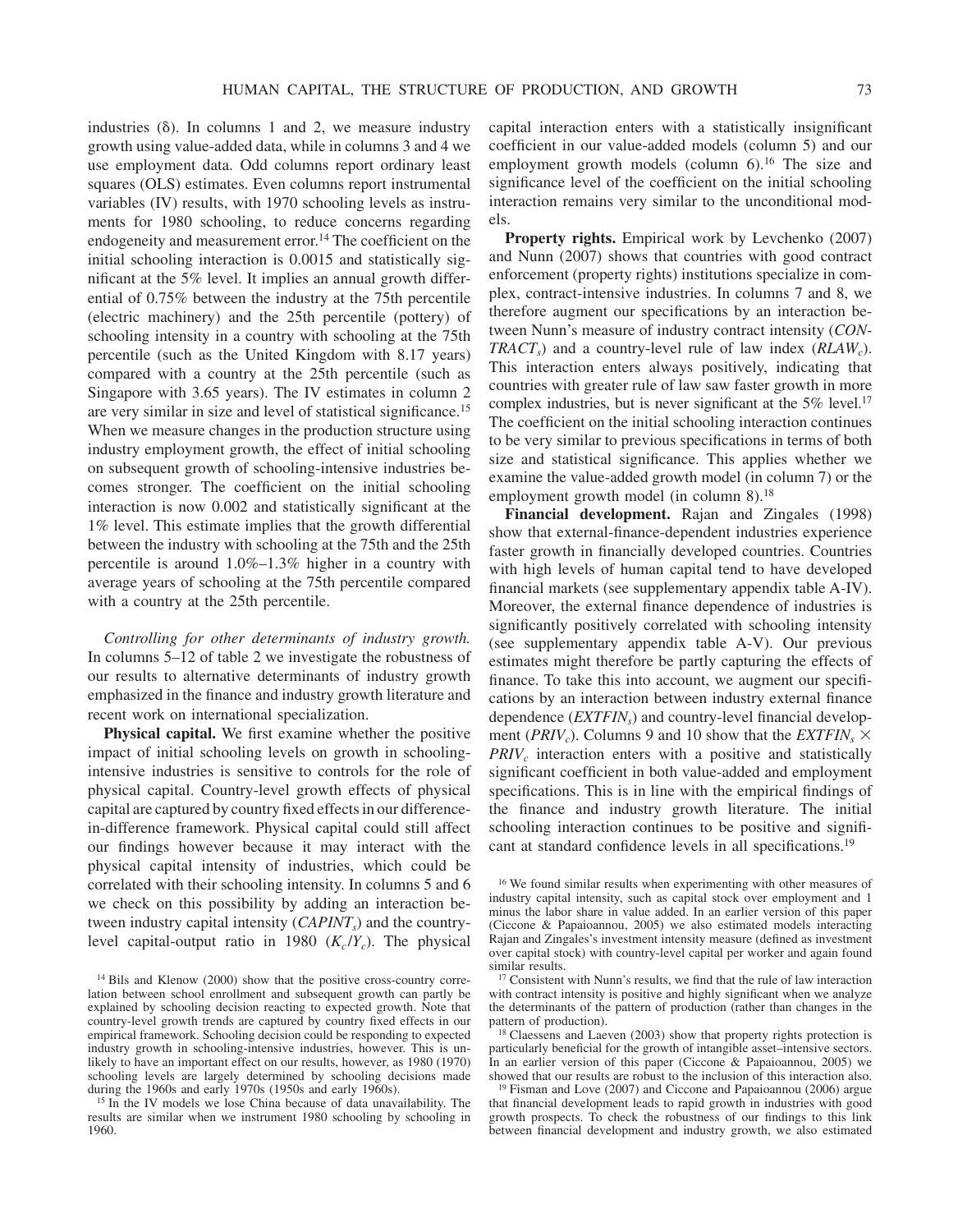|                                    |                |                       | All Countries  |                   |                | Countries Open to International Trade |                |                          |
|------------------------------------|----------------|-----------------------|----------------|-------------------|----------------|---------------------------------------|----------------|--------------------------|
|                                    |                | Value-Added<br>Growth |                | Employment Growth |                | Value-Added<br>Growth                 |                | <b>Employment Growth</b> |
|                                    | (1)            | (2)                   | (3)            | (4)               | (5)            | (6)                                   | (7)            | (8)                      |
| Initial schooling interaction      | 0.0021         | 0.0020                | 0.0030         | 0.0027            | 0.0044         | 0.0043                                | 0.0055         | 0.0052                   |
| $ISCH \times HCINT$                | (2.66)         | (2.55)                | (4.77)         | (4.32)            | (4.90)         | (5.00)                                | (6.99)         | (6.62)                   |
| Schooling accumulation interaction | 0.0794         | 0.0760                | 0.1222         | 0.1018            | 0.1661         | 0.1681                                | 0.1844         | 0.1752                   |
| $[\Delta SCH \times HCINT]$        | (2.43)         | (2.28)                | (4.43)         | (3.57)            | (4.58)         | (4.69)                                | (5.61)         | (5.39)                   |
| All controls                       | N <sub>o</sub> | Yes                   | N <sub>0</sub> | Yes               | N <sub>0</sub> | Yes                                   | N <sub>0</sub> | Yes                      |
| Initial conditions                 | Yes            | Yes                   | Yes            | Yes               | Yes            | Yes                                   | Yes            | Yes                      |
| Adjusted $R^2$                     | 0.461          | 0.465                 | 0.518          | 0.532             | 0.568          | 0.569                                 | 0.654          | 0.674                    |
| <b>Observations</b>                | 1.049          | 964                   | 1,134          | 998               | 523            | 523                                   | 553            | 530                      |
| Countries                          | 46             | 40                    | 47             | 41                | 21             | 21                                    | 22             | 21                       |
| Country fixed effects              | Yes            | Yes                   | Yes            | Yes               | Yes            | Yes                                   | Yes            | Yes                      |
| Industry fixed effects             | Yes            | Yes                   | Yes            | Yes               | Yes            | Yes                                   | Yes            | Yes                      |

TABLE 3.—HUMAN CAPITAL LEVEL, HUMAN CAPITAL ACCUMULATION AND INDUSTRY GROWTH (ALL COUNTRIES AND COUNTRIES OPEN TO INTERNATIONAL TRADE ONLY)

The dependent variable in columns 1–2 and 5–6 is the annual growth rate of value added at the country-industry level for the period 1980–1999. The dependent variable in columns 3–4 and 7–8 is the annual growth rate of employment over the same period. All value-added growth models include the initial log of value added and all employment growth models include the initial log employment at the country-industry level (coefficients not reported). Columns 1–4 are estimated for the largest possible sample. Columns 5–8 restrict estimation to countries that have been open to international trade since 1970, according to Sachs<br>and Warne industry-level schooling intensity (HCINT). The schooling accumulation interaction is the product of the industry-level schooling intensity (HCINT) with the annual country-level change in average years of schooling over the 1980–1999 period ( $\Delta SCH$ ). In even columns we jointly control for the physical capital interaction (CAPINT × K/Y), the rule of law interaction (RLAW × CONTRACT), and the finance interaction (PRIV × EXTFIN). (These specifications are analogous to table 2, columns 11 and 12.) All specifications also include country fixed effects and industry fixed effects (coefficients not reported). Absolute values of t-statistics based on robust (heteroskedasticity-adjusted) standard errors are reported in parentheses below the coefficients. The data appendix gives detailed variable definitions and data sources.

**All controls.** Columns 11 and 12 show that the positive effect of initial schooling levels on growth in schoolingintensive sectors remains robust when we simultaneously control for the interaction between industry physical capital intensity and the capital-output ratio, the interaction between industry contract intensity and rule of law, and the interaction between industry external finance dependence and financial development. Hence, the positive effect of high initial schooling on growth in schooling-intensive industries does not appear to be driven by other determinants of industry growth.

#### *B. Improvements in Schooling and Industry Growth*

So far, our specifications do not account for the possibility that faster growth in schooling-intensive industries might be driven by improvements in country-level schooling, as suggested by the neoclassical theory of international specialization. To allow for this additional channel we augment our estimating equation by an interaction between the country-level increase in average years of schooling over the 1980–1999 period,  $\Delta SCH_{c,1980-1999}$ , and the industry schooling intensity, *HCINT<sub>s</sub>*,

$$
\Delta \ln y_{s,c,1980-1999} = \lambda_c + \mu_s
$$
  
+ 
$$
\delta (SCH_{c,1980} \times HCINT_s)
$$
  
+ 
$$
\theta (\Delta SCH_{c,1980-1999} \times HCINT_s)
$$
  
+ 
$$
\gamma X_s'Z_c + \lambda \ln y_{s,c,1980} + \varepsilon_{s,c}.
$$
 (7)

There is a human capital accumulation effect on growth in human-capital-intensive industries if  $\theta > 0$ .

Table 3 columns 1–4 report the results for value-added growth models (columns 1 and 2) and for employment growth models (columns 3 and 4). Odd columns report unconditional specifications while even columns report the results controlling for the physical capital interaction, the rule of law interaction, and the financial development interaction (analogously to columns 11 and 12 of table 2). The positive and statistically significant estimate of  $\theta$  indicates that value-added and employment growth in schoolingintensive industries was faster in countries with greater improvements in schooling. To get a sense for the size of this effect, consider the comparison between a country with an improvement in schooling at the 75th percentile (such as China with an improvement of 2.1 years) and a country at the 25th percentile (such as El Salvador with an improvement of 1.1 years). Our estimates imply an annual growth gap between the industry at the 75th and the industry at the 25th percentile of schooling intensity of 0.5%. This evidence fits well with Romalis's (2004) work. Romalis's theoretical framework yields that the impact of human capital accumulation on industry value-added and export growth is increasing in the industry's schooling intensity (a result he refers to as the quasi-Rybczynski prediction). He examines the export growth prediction using data on U.S. imports by industry and country of origin for the 1972–1998 period and finds that imports from countries experiencing rapid human capital accumulation did in fact grow most in human-capital-intensive industries.20

models interacting financial development with industry growth opportunities (proxied by industry sales or capital growth in the United States). The effects of human capital on value-added and employment growth in human-capital-intensive industries remain positive, statistically significant, and similar in magnitude to the estimates in table 2.

<sup>20</sup> Romalis's model also yields that human-capital–abundant countries specialize in human-capital-intensive industries (the quasi-Heckscher-Ohlin prediction). He finds that this prediction is also supported by U.S.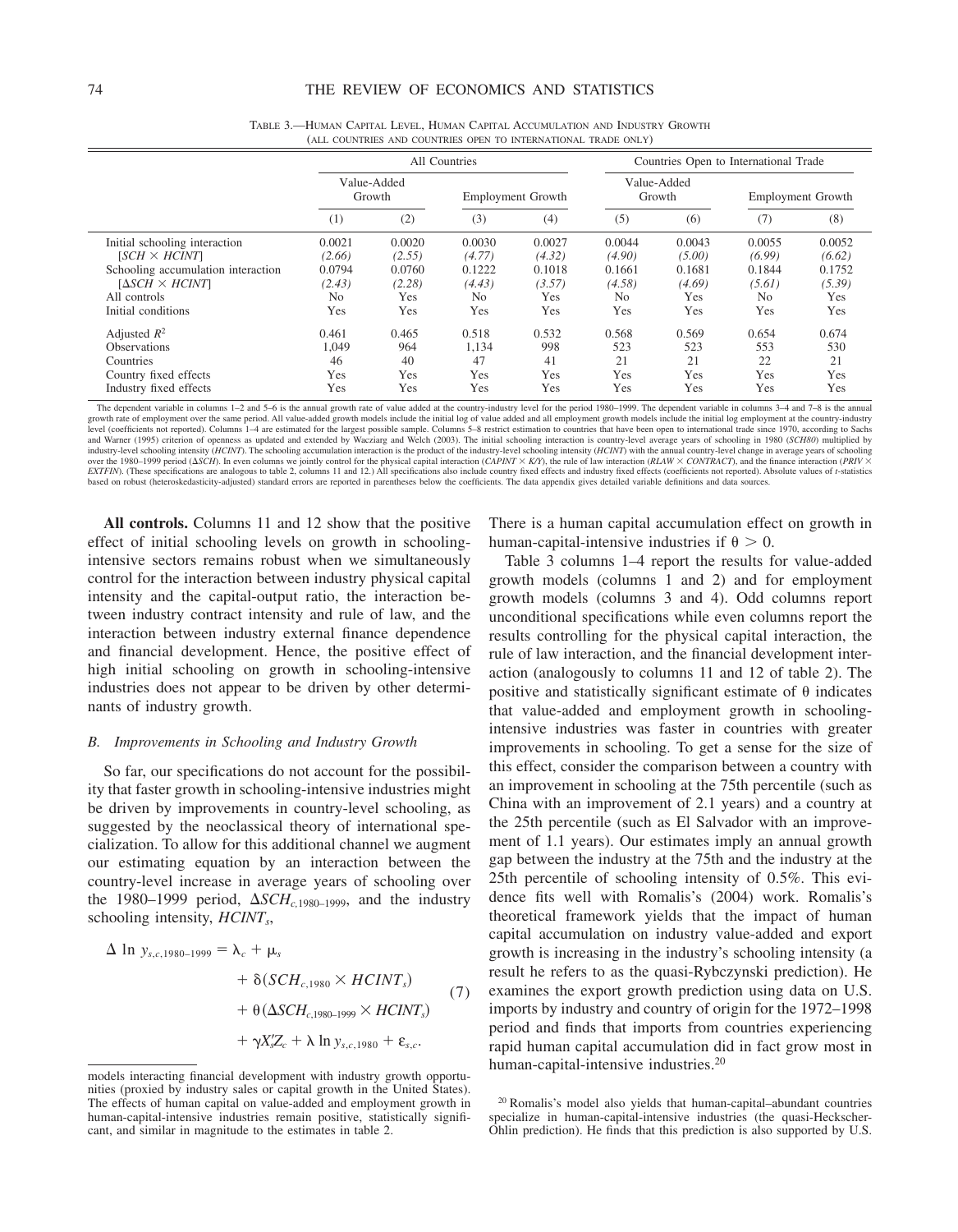The results in columns 1–4 continue to yield empirical support for the initial schooling effect. The interaction between initial schooling and industry schooling intensity enters positively and significantly at the 1% level in all specifications. Moreover, point estimates are larger than in the previous specifications. The coefficient on the initial schooling level interaction is now 0.0024, approximately 25% greater than in the analogous specification in table 2. The strength of the initial schooling effect also increases in the employment growth models (by 30%–35%). Hence, higher initial schooling went together with faster growth in schooling industries during the 1980–1999 period, even when improvements in schooling are accounted for.

### *C. The Effects of Human Capital in Open Economies*

For countries to specialize in production they must be open to international trade. We therefore redo our empirical analysis in countries that were open to international trade. Focusing on open economies also serves as a robustness check. During the 1980s and especially the 1990s, many countries reduced trade tariffs, quotas, and other trade barriers. Such trade liberalization policies may have allowed human-capital-abundant countries to specialize (further) in human-capital-intensive industries. In this case, the humancapital-level effect could partly reflect adjustments of the pattern of specialization in economies that opened to trade during the 1980–1999 period.

Table 3 columns 5–8 summarize the results of reestimating the specifications in columns 1–4 after restricting the sample to those countries that have been open to international trade since 1970—well before the 1980–1999 period we examine.21 It can be seen that the coefficient on the initial schooling interaction increases across all specifications; the estimate also continues to be significant at the 1% level. For example, while the effect of initial levels of schooling was 0.002 when we controlled for physical capital, rule of law, and financial development (in column 2), it is now 0.0043 (in column 6). This estimate implies an annual growth differential of 1.5% between the industry at the 75th and the 25th percentile of schooling intensity in an open economy with schooling at the 75th percentile (such as Norway with 8.28 years in 1980) compared with an open economy at the 25th percentile (such as Spain with 5.15). For comparisons, the average (and median) value-added growth in this group of open economies is 3.0%.

Columns 5–8 also indicate the robustness of the human capital accumulation effect. The schooling improvements

interaction ( $\Delta SCH_c \times HCINT_s$ ) is positive and highly significant across all specifications. The effect of schooling improvements on growth in schooling-intensive industries is stronger in open economies than in the whole sample. The estimates in columns 5 and 6 imply an annual growth gap of 0.9% between the industry at the 75th and the 25th percentile of schooling intensity in a country with an improvement in schooling over the 1980–1999 period at the 75th percentile (such as Cyprus with an improvement of 2.2 years) and a country at the 25th percentile (such as the Netherlands with 1.25 years). The estimates in columns 7 and 8 show that the effect of schooling levels and improvements on employment growth of schooling-intensive sectors is also greater in open economies than in the whole sample (columns 3 and 4).

### **V. Further Evidence and Sensitivity Analysis**

We start by examining whether the initial human capital effect partly captures other interaction of country-level schooling with industry characteristics. We also examine whether industry schooling intensity interacts with country characteristics other than schooling. Then we explore the sensitivity of our results to alternative measures of human capital. We conclude by estimating the effect of schooling on growth in schooling-intensive industries during alternative sample periods.<sup>22</sup>

### *A. Human Capital and Other Industry Characteristics*

Columns 1 and 2 in table 4 examine whether initial schooling continues to have an effect on growth in schoolingintensive industries when it is also interacted with the physical capital intensity of industries. The results show that the effect of the schooling-level interaction changes little in size and statistical significance. The interaction between initial human capital and industry physical capital intensity is only significant among open economies. These results are confirmed by the analogous employment growth regressions in columns 7 and 8.

In columns 3 and 4 we explore whether the initial schooling-level effect could be partly standing in for growth effects of schooling that work through the complexity of industries as measured by Nunn's (2007) *CONTRACT<sub>s</sub>* index.23 The initial schooling-level interaction changes little in size and statistical significance when we include the interaction between initial schooling and industry contract intensity. This is also the case when we analyze employment growth in columns 9 and 10.

import data. Fitzgerald and Hallak (2004) find support for the quasi-Heckscher-Ohlin prediction using production data for 21 OECD countries in 1988.

<sup>&</sup>lt;sup>21</sup> The countries in our sample that were already open to international trade in 1970 are Australia, Austria, Belgium, Canada, Cyprus, Finland, France, Indonesia, Ireland, Italy, Japan, Jordan, Korea, Malaysia, Mauritius, the Netherlands, Norway, Portugal, Singapore, Spain, Sweden, and the United Kingdom. Cutoff years other than 1970 (such as 1975, 1980) yielded similar results.

<sup>22</sup> We also performed additional sensitivity checks. In the working-paper version, for example, we estimated models expressing human capital in logs and also used the Cohen and Soto (2007) schooling statistics to account for measurement error. The results appear very robust (see Ciccone & Papaioannou, 2005).

<sup>&</sup>lt;sup>23</sup> In our sample of 28 manufacturing industries there is zero correlation between schooling and contract intensity. In Nunn's sample of 342 industries there is a positive and significant correlation, however.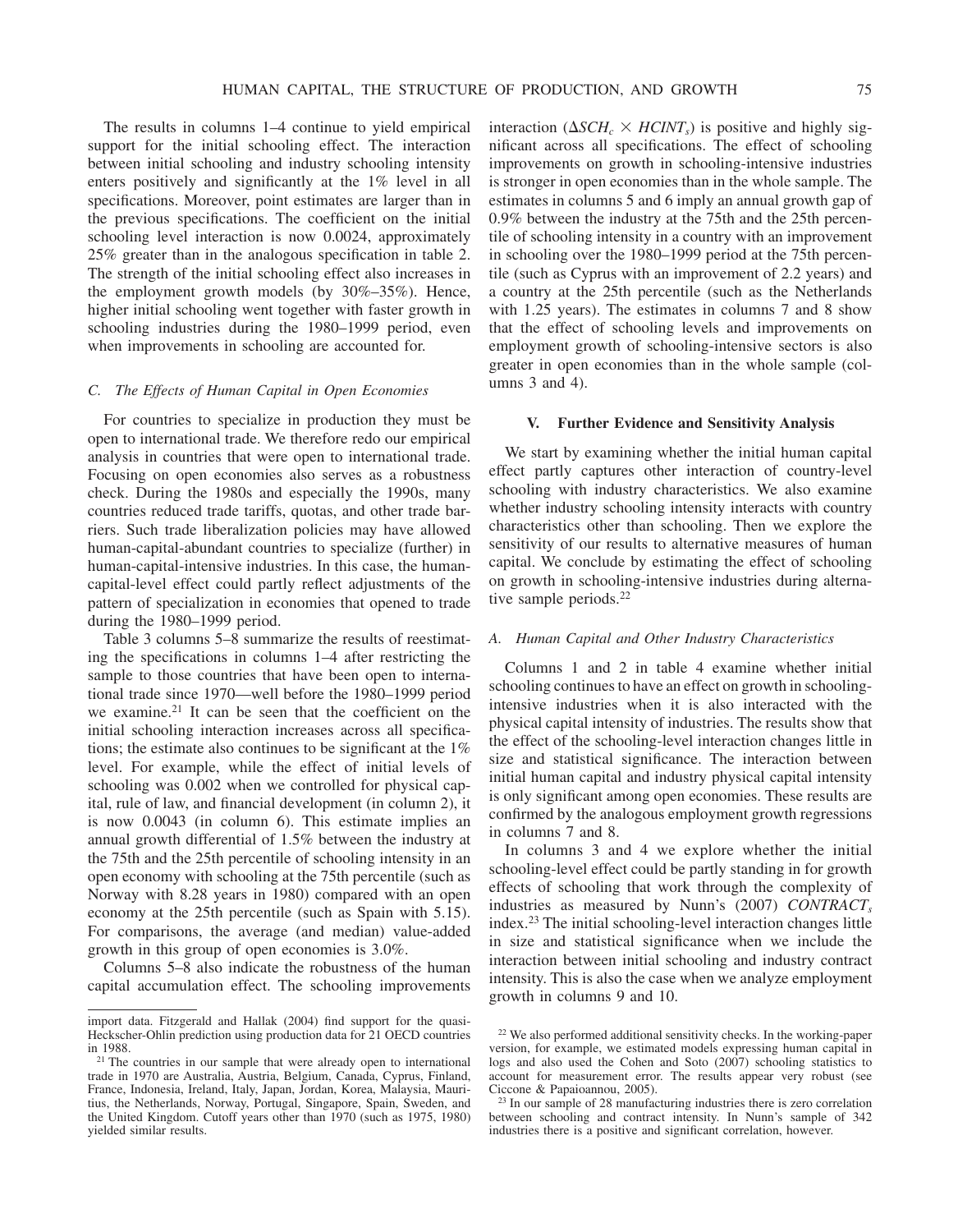|                                                                                                                                                                                                                                                                                                                                                                                                                                                                                                                                                                                                                                                                                                                                                                                                                                                                                                                                                                                                                                      |                     |                           | Value-Added Growth |                     |                                              |                                                                        |                                                                       |                                                | Employment Growth                                                                                                                                                            |                                                                     |                                                           |                                                               |
|--------------------------------------------------------------------------------------------------------------------------------------------------------------------------------------------------------------------------------------------------------------------------------------------------------------------------------------------------------------------------------------------------------------------------------------------------------------------------------------------------------------------------------------------------------------------------------------------------------------------------------------------------------------------------------------------------------------------------------------------------------------------------------------------------------------------------------------------------------------------------------------------------------------------------------------------------------------------------------------------------------------------------------------|---------------------|---------------------------|--------------------|---------------------|----------------------------------------------|------------------------------------------------------------------------|-----------------------------------------------------------------------|------------------------------------------------|------------------------------------------------------------------------------------------------------------------------------------------------------------------------------|---------------------------------------------------------------------|-----------------------------------------------------------|---------------------------------------------------------------|
|                                                                                                                                                                                                                                                                                                                                                                                                                                                                                                                                                                                                                                                                                                                                                                                                                                                                                                                                                                                                                                      | Capital Intensity   |                           |                    | Contract Intensity  |                                              | Finance Dependence                                                     |                                                                       | Capital Intensity                              | Contract Intensity                                                                                                                                                           |                                                                     | Dependence<br>Finance                                     |                                                               |
|                                                                                                                                                                                                                                                                                                                                                                                                                                                                                                                                                                                                                                                                                                                                                                                                                                                                                                                                                                                                                                      | ₹                   | Open<br>$\widehat{\circ}$ | 치<br>$\odot$       | Open<br>$\bigoplus$ | ₹<br>$\odot$                                 | Open<br>$\odot$                                                        | ₹⊙                                                                    | Open<br>$\circledast$                          | ₹<br>$\circledcirc$                                                                                                                                                          | Open<br>(10)                                                        | ₹                                                         | Open<br>(12)                                                  |
| Initial schooling interaction<br>$SCH \times HCNT$                                                                                                                                                                                                                                                                                                                                                                                                                                                                                                                                                                                                                                                                                                                                                                                                                                                                                                                                                                                   | 0.0023<br>(2.89)    | 0.0039<br>(4.62)          | 0.0022             | 0.0043              | $(1.77)$<br>$(1.77)$<br>$(0.50)$<br>$(2.50)$ | $\begin{array}{c} 0.0044 \\ (4.88) \\ 0.1661 \\ (4.58) \\ \end{array}$ | 0.0030                                                                | 0.0052                                         | 0.0030                                                                                                                                                                       | $\begin{array}{c} 0.0055 \\ (7.01) \\ 0.1853 \\ (5.64) \end{array}$ | 0.0025                                                    | 0.0053                                                        |
| Schooling accumulation                                                                                                                                                                                                                                                                                                                                                                                                                                                                                                                                                                                                                                                                                                                                                                                                                                                                                                                                                                                                               | 0.0795              | 0.1672                    | $(2.74)$<br>0.0805 | $(4.92)$<br>0.1667  |                                              |                                                                        | $\begin{array}{c} (4.93) \\ (1.222) \\ (4.42) \\ (0.000) \end{array}$ |                                                | $(4.89)$<br>$0.1226$<br>$(4.45)$                                                                                                                                             |                                                                     | $\begin{array}{c} (3.72) \\ 0.1235 \\ (4.49) \end{array}$ | $(6.64)$<br>$(5.60)$                                          |
| $ \Delta SCH \times HClNT $                                                                                                                                                                                                                                                                                                                                                                                                                                                                                                                                                                                                                                                                                                                                                                                                                                                                                                                                                                                                          | (2.43)              | (4.71)                    | (2.46)             | (4.64)              |                                              |                                                                        |                                                                       |                                                |                                                                                                                                                                              |                                                                     |                                                           |                                                               |
| industry capital intensity<br>Initial schooling level $\times$                                                                                                                                                                                                                                                                                                                                                                                                                                                                                                                                                                                                                                                                                                                                                                                                                                                                                                                                                                       | $-0.0007$<br>(0.99) | 0.0024<br>(2.90)          |                    |                     |                                              |                                                                        | (0.07)                                                                | $(6.84)$<br>$(1864)$<br>$(5.76)$<br>$(0.0024)$ |                                                                                                                                                                              |                                                                     |                                                           |                                                               |
| Initial schooling level X                                                                                                                                                                                                                                                                                                                                                                                                                                                                                                                                                                                                                                                                                                                                                                                                                                                                                                                                                                                                            |                     |                           | 0.0056             | $-0.0051$           |                                              |                                                                        |                                                                       |                                                | 1.0034                                                                                                                                                                       | $-0.0038$<br>(1.55)                                                 |                                                           |                                                               |
| industry contract intensity                                                                                                                                                                                                                                                                                                                                                                                                                                                                                                                                                                                                                                                                                                                                                                                                                                                                                                                                                                                                          |                     |                           | (2.24)             | (1.76)              |                                              |                                                                        |                                                                       |                                                | (1.83)                                                                                                                                                                       |                                                                     |                                                           |                                                               |
| industry finance dependence<br>Initial schooling level $\times$                                                                                                                                                                                                                                                                                                                                                                                                                                                                                                                                                                                                                                                                                                                                                                                                                                                                                                                                                                      |                     |                           |                    |                     | 0.0039                                       | 0.0004<br>(0.24)                                                       |                                                                       |                                                |                                                                                                                                                                              |                                                                     | $10033$<br>$(3.22)$<br>Yes                                | $(0.75)$<br>Yes                                               |
| Initial conditions                                                                                                                                                                                                                                                                                                                                                                                                                                                                                                                                                                                                                                                                                                                                                                                                                                                                                                                                                                                                                   | Yes                 | Yes                       | Yes                | Yes                 | Yes                                          | Yes                                                                    | Yes                                                                   | Yes                                            | Yes                                                                                                                                                                          | Yes                                                                 |                                                           |                                                               |
| Adjusted $R^2$                                                                                                                                                                                                                                                                                                                                                                                                                                                                                                                                                                                                                                                                                                                                                                                                                                                                                                                                                                                                                       | 0.461               | 0.5738                    | 0.463              | 0.569               | 0.464                                        | 0.567                                                                  | 1.518                                                                 | .660                                           |                                                                                                                                                                              | 0.654                                                               |                                                           | 1.653                                                         |
| Countries                                                                                                                                                                                                                                                                                                                                                                                                                                                                                                                                                                                                                                                                                                                                                                                                                                                                                                                                                                                                                            | $\overline{4}$      | $\overline{c}$            | $\frac{4}{4}$      |                     | 44                                           |                                                                        |                                                                       |                                                | $0.519$<br>47                                                                                                                                                                |                                                                     |                                                           |                                                               |
| Observations                                                                                                                                                                                                                                                                                                                                                                                                                                                                                                                                                                                                                                                                                                                                                                                                                                                                                                                                                                                                                         | 1,049               | 523                       | 1,049              | $\frac{21}{23}$     | 1,049                                        | 7328                                                                   | $^{47}_{1,134}$<br>Yes<br>Yes                                         |                                                | 1,134                                                                                                                                                                        | 253                                                                 | 0.521<br>1,134<br>Yes<br>Yes                              | $\begin{array}{c} 23 \\ 253 \\ Y \text{es} \\ 24 \end{array}$ |
| Industry fixed effects                                                                                                                                                                                                                                                                                                                                                                                                                                                                                                                                                                                                                                                                                                                                                                                                                                                                                                                                                                                                               | Yes                 | Yes                       | Yes                |                     | ${\rm Yes}$                                  |                                                                        |                                                                       |                                                | Yes                                                                                                                                                                          | Yes<br>Yes                                                          |                                                           |                                                               |
| Country fixed effects                                                                                                                                                                                                                                                                                                                                                                                                                                                                                                                                                                                                                                                                                                                                                                                                                                                                                                                                                                                                                | Yes                 | Yes                       | Yes                |                     | Yes                                          |                                                                        |                                                                       |                                                | Yes                                                                                                                                                                          |                                                                     |                                                           |                                                               |
| The dependent variable in columns 1-6 is the annual growth rate of value added at the country-industry level for the period 1980-1999. The dependent variable in columns 7-12 is the annual growth rate of employment over th<br>include the initial log of value added and all employment growth models include the initial log employment at the country-industry level (coefficients not reported). Models in odd columns are estimated for the largest poss<br>o countries that have been open to international trade since 1970, according to the Sachs and Warmer (1995) criterion of openness as updated and extended by Waeziarg and Webth (2003). The initial schooling interaction is c<br>(SCH80) multiplied by industry-level schooling intensity (HCINT). The schooling accumulation intenaction is the product of industry-level schooling intensity with the annual country-level change in average years of schooli<br>$7-8$ , we add an interaction between initial schooling (SCH80) and industry physical capital |                     |                           |                    |                     |                                              |                                                                        |                                                                       |                                                | intensity (CAPNT). In columns 3–4 and 9–10, we add an interaction between initial schooling (SCH80) and industry contract intensity (CONTRACT). In columns 5–6 and 11–12, we |                                                                     |                                                           |                                                               |

TABLE 4.-CROSS-INDUSTRY INTERACTIONS TABLE 4.—CROSS-INDUSTRY INTERACTIONS

The contribution of the state and all employment growth model includes a beam of the product of the product of the country-duck of the product of the product of the state in the countries in the contrigent and the countri 7-8, we add an interaction between initial schooling (SCH80) and industry physical capital ingustal capital intensity (CAPINT). In columns 3-4 and 9-10, we add an interaction between initial schooling (SCH80) and industry add an interaction between initial schooling (SCH80) and industry external finance dependence (EXTFIN). All specifications also include country and industry fixed effects (coefficients not reported). Absolute values of t-s in parentheses. The data appendix gives detailed variable definitions and sources.

## 76 THE REVIEW OF ECONOMICS AND STATISTICS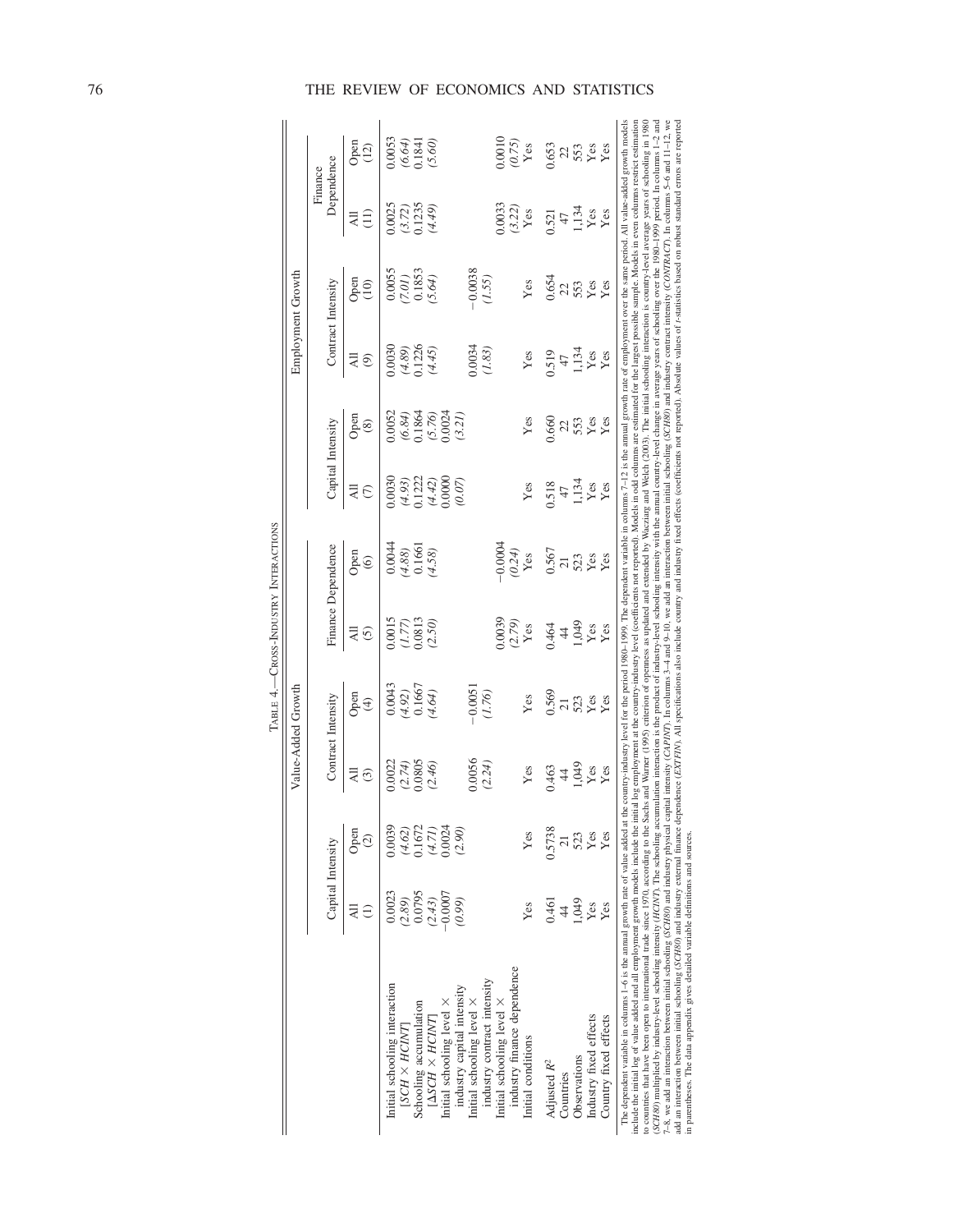Columns 5–6 and 11–12 add an interaction term between initial schooling level and industry external finance dependence. In the full sample, the initial schooling effect is nearly unchanged in the employment growth regressions (in columns 11 and 12) but becomes somewhat weaker in the value-added growth regressions (in columns 5 and 6). In the sample of open economies, the initial schooling-level effect changes little in size and statistical significance in both value-added and employment models, while the interaction between initial human capital and external finance dependence is insignificant.<sup>24</sup>

The effect of improvements in schooling on value-added and employment growth in schooling-intensive industries (the "quasi-Rybczynski" effect) continues to be significant, economically and statistically. This is the case when we examine its robustness by including interactions between country-level schooling improvements and other industry characteristics (see supplementary appendix table A-VI, which is analogous to table 4).

#### *B. Country Characteristics*

In panels A and B of table 5 we check the robustness of our results by allowing industry schooling intensity to interact with country characteristics other than schooling.

In columns 1 and 2 we add an interaction between the capital-output ratio and industry schooling intensity  $(K_c)$  $Y_c \times$  *HCINT<sub>s</sub>*). This allows us to see whether industry schooling intensity interacts with physical rather than human capital. The results show that the initial schooling interaction remains a positive and highly statistically significant determinant of value-added growth (panel A) and employment growth (panel B) in schooling-intensive industries.

In columns 3 and 4 we augment the empirical model by an interaction term between industry schooling intensity and country-level financial development ( $PRIV_c \times HCINT_s$ ). The interaction of schooling with industry schooling intensity continues to be statistically significant and of similar magnitude than in our benchmark estimates. The coefficient on the interaction between financial development and industry schooling is significant in the employment models in the full sample (panel B, column 3), but insignificant in the sample of open economies (panel B, column 4). The estimate is also insignificant in the value-added models, both in the full sample and in the sample of economies open to international trade (panel A, columns 3 and 4).

In columns 5 and 6 we address the question of whether the initial schooling interaction is capturing higher growth in schooling-intensive industries in countries with good contracting institutions. This is done by adding an interaction between the rule of law index and industry schooling intensity ( $RLAW_c \times HCINT_s$ ). In the sample including open and closed economies, both the initial schooling interaction and the interaction between industry schooling and rule of law are insignificant (column 5, panel A). But the initial schooling interaction remains significant in the large sample when we measure changes in production structure using industry employment growth (column 5, panel B). And the initial schooling interaction is significant in both the valueadded and employment models when we focus on open economies (column 6, panels A and B).

As a further robustness check, we examine whether the initial schooling effect reflects differences in property rights institutions by adding an interaction between industry schooling intensity and the Polity Project measure of executive constraints (*PROP*<sub>c</sub>; see the data appendix for details) in columns 7 and 8. The results show that schooling remains a significant determinant of the growth of schoolingintensive sectors.

In columns 9 and 10 we include an interaction between industry schooling intensity and country-level income per capita ( $Y_c \times HCINT_s$ ). These specifications have to be interpreted with caution because human capital is a major determinant of aggregate productivity, and GDP could actually be a better proxy for human capital than our indicators of schooling (both because human capital is broader than formal schooling and because schooling is observed with error).<sup>25</sup> In the sample including both open and closed economies, the initial schooling interaction is significant in the employment growth regressions (panel B, column 9), but not the value-added growth regressions (panel A, column 9). Among open economies, the initial schooling-level effect remains positive and statistically significant in the value-added growth regressions and in the employment growth regressions (column 10, panels A and B).

### *C. Alternative Measures of Human Capital*

*Secondary education split.* Columns 1–4 in table 6 estimate the effects of schooling on value-added and employment growth in schooling-intensive industries using the share of the population with a completed secondary education (*SEC<sub>c</sub>*) as a proxy for country-level schooling. Improvements in schooling are measured as the increase in the share of the population with a secondary education over the 1980–1999 period. The industry schooling intensity is proxied by the share of workers with a completed secondary education (*HCINT*(*SEC*)). The initial schooling-level interaction and the schooling improvements interaction are therefore  $SEC_c \times HCINT(SEC)$  and  $\Delta SEC_c \times HCINT(SEC)$ respectively. The results show that both interactions enter positively and statistically significantly in our countryindustry growth regressions. Hence, our results are robust to

<sup>&</sup>lt;sup>24</sup> The initial schooling interaction also remains unaffected when we add an interaction between initial schooling and Claessens and Laeven's (2003) industry asset-intangibility measure.

<sup>25</sup> Human capital comprises education (quantity and quality) in and out of the classroom, on-the-job learning and training, and health (Kartini Shastry & Weil, 2003). Manuelli and Seshadri (2005) show in a calibrated model that aggregate productivity is closely related to properly measured human capital.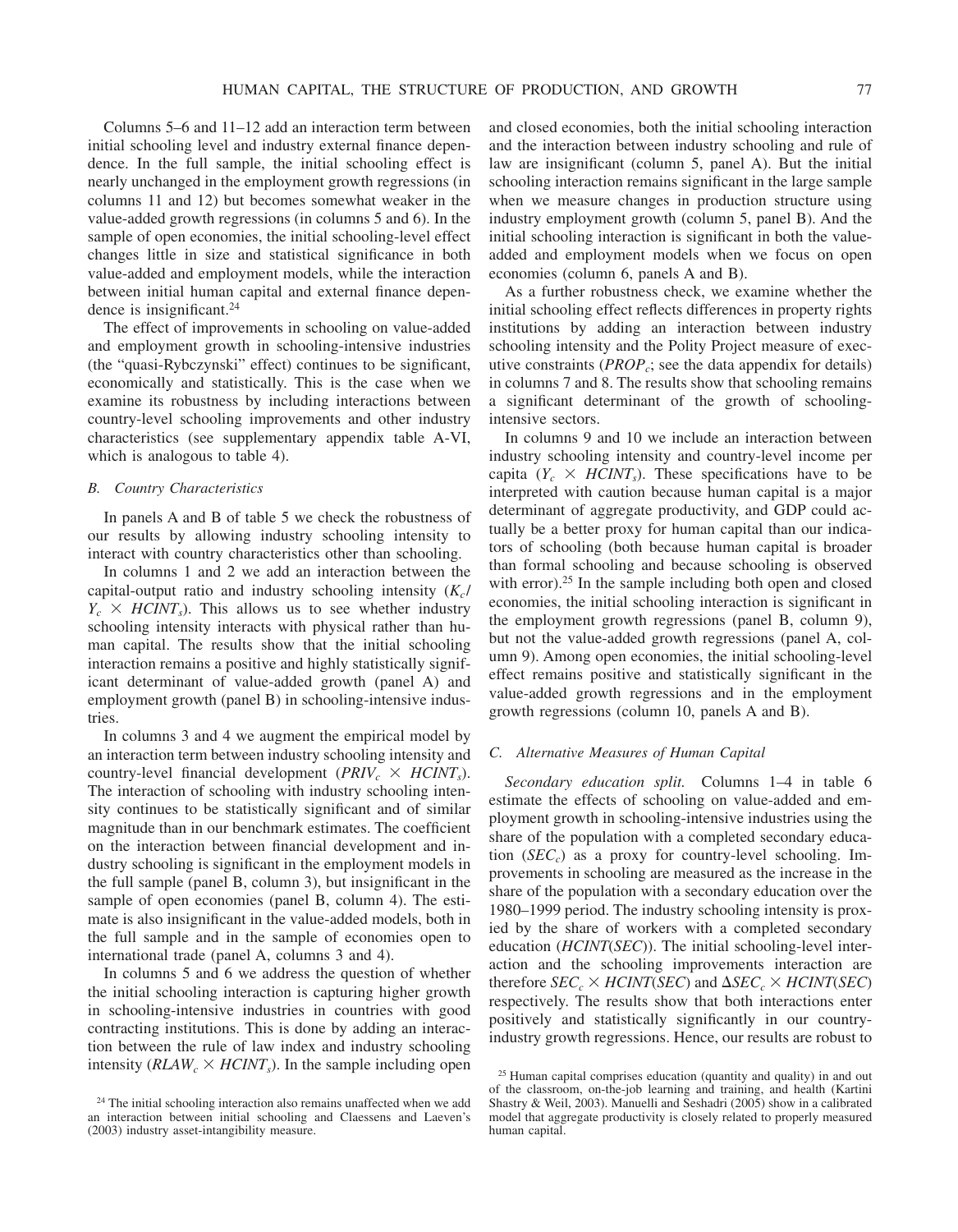TABLE 5.—CROSS-COUNTRY INTERACTIONS

|                                                    |            | Panel A: Value-Added Growth Models |            |             |            |             |            |                 |            |              |  |
|----------------------------------------------------|------------|------------------------------------|------------|-------------|------------|-------------|------------|-----------------|------------|--------------|--|
|                                                    |            | Physical Capital                   |            | Finance     |            | Rule of Law |            | Property Rights | <b>GDP</b> |              |  |
| Industry human capital intensity interacted        | All<br>(1) | Open<br>(2)                        | All<br>(3) | Open<br>(4) | All<br>(5) | Open<br>(6) | All<br>(7) | Open<br>(8)     | All<br>(9) | Open<br>(10) |  |
|                                                    |            |                                    |            |             |            |             |            |                 |            |              |  |
| Initial schooling interaction $[SCH \times HCINT]$ | 0.0020     | 0.0044                             | 0.0021     | 0.0043      | 0.0013     | 0.0035      | 0.0023     | 0.0037          | 0.0006     | 0.0028       |  |
|                                                    | (2.14)     | (4.40)                             | (2.39)     | (4.98)      | (1.19)     | (3.34)      | (2.83)     | (4.09)          | (0.53)     | (2.44)       |  |
| Schooling accumulation interaction                 | 0.0797     | 0.1670                             | 0.0745     | 0.1658      | 0.0712     | 0.1735      | 0.0789     | 0.1986          | 0.0575     | 0.1703       |  |
| [Δ <i>SCH × HCINT</i> ]                            | (2.46)     | (4.64)                             | (2.20)     | (4.64)      | (2.17)     | (4.78)      | (2.35)     | (4.84)          | (1.78)     | (4.89)       |  |
| Physical capital $\times$ industry schooling       | 0.0005     | $-0.0005$                          |            |             |            |             |            |                 |            |              |  |
| intensity $K/Y \times HCINT$                       | (0.17)     | (0.13)                             |            |             |            |             |            |                 |            |              |  |
| Finance $\times$ industry schooling intensity      |            |                                    | 0.0022     | 0.0009      |            |             |            |                 |            |              |  |
| $[PRIV \times HCINT]$                              |            |                                    | (0.40)     | (0.17)      |            |             |            |                 |            |              |  |
| Rule of law $\times$ industry schooling intensity  |            |                                    |            |             | 0.0017     | 0.0024      |            |                 |            |              |  |
| $\textit{RLAW} \times \textit{HCINT}$              |            |                                    |            |             | (1.32)     | (1.42)      |            |                 |            |              |  |
| Property rights $\times$ industry schooling        |            |                                    |            |             |            |             | 0.0003     | 0.0019          |            |              |  |
| intensity $[PROP \times HClNT]$                    |            |                                    |            |             |            |             | (0.39)     | (1.55)          |            |              |  |
| Income $\times$ industry schooling intensity       |            |                                    |            |             |            |             |            |                 | 0.0056     | 0.0082       |  |
| $[Y \times HClNT]$                                 |            |                                    |            |             |            |             |            |                 | (2.02)     | (1.74)       |  |
| Initial conditions                                 | Yes        | Yes                                | Yes        | Yes         | Yes        | Yes         | Yes        | Yes             | Yes        | Yes          |  |
| Adjusted $R^2$                                     | 0.469      | 0.567                              | 0.455      | 0.567       | 0.460      | 0.569       | 0.460      | 0.569           | 0.463      | 0.571        |  |
| <b>Observations</b>                                | 1,006      | 523                                | 1,007      | 523         | 1,028      | 523         | 1,000      | 523             | 1,049      | 523          |  |
| Countries                                          | 42         | 21                                 | 42         | 21          | 43         | 21          | 42         | 21              | 44         | 21           |  |
| Country fixed effects                              | Yes        | Yes                                | Yes        | Yes         | Yes        | Yes         | Yes        | Yes             | Yes        | Yes          |  |
| Industry fixed effects                             | Yes        | Yes                                | Yes        | Yes         | Yes        | Yes         | Yes        | Yes             | Yes        | Yes          |  |

|                                                                                                                                                                                                                                                                                                                                    |                                                          |                                                          |                                      | Panel B: Employment Growth Models    |                                      |                                      |                                      |                                      |                                      |                                      |
|------------------------------------------------------------------------------------------------------------------------------------------------------------------------------------------------------------------------------------------------------------------------------------------------------------------------------------|----------------------------------------------------------|----------------------------------------------------------|--------------------------------------|--------------------------------------|--------------------------------------|--------------------------------------|--------------------------------------|--------------------------------------|--------------------------------------|--------------------------------------|
|                                                                                                                                                                                                                                                                                                                                    |                                                          | Physical Capital                                         |                                      | Finance                              |                                      | Rule of Law                          |                                      | Property Rights                      |                                      | <b>GDP</b>                           |
| Industry human capital intensity interacted                                                                                                                                                                                                                                                                                        | All<br>(1)                                               | Open<br>(2)                                              | All<br>(3)                           | Open<br>(4)                          | All<br>(5)                           | Open<br>(6)                          | All<br>(7)                           | Open<br>(8)                          | All<br>(9)                           | Open<br>(10)                         |
| Initial schooling interaction $[SCH \times$<br><b>HCINT</b><br>Schooling accumulation interaction<br>$[\Delta SCH \times HCINT]$<br>Physical capital $\times$ industry schooling<br>intensity $K/Y \times HCINT$                                                                                                                   | 0.0022<br>(3.17)<br>0.1080<br>(3.99)<br>0.0043<br>(1.82) | 0.0044<br>(5.11)<br>0.1687<br>(5.32)<br>0.0069<br>(2.31) | 0.0026<br>(3.98)<br>0.0980<br>(3.39) | 0.0053<br>(7.00)<br>0.1789<br>(5.61) | 0.0017<br>(1.89)<br>0.1021<br>(3.66) | 0.0040<br>(4.17)<br>0.1863<br>(5.71) | 0.0029<br>(4.44)<br>0.1286<br>(4.55) | 0.0049<br>(6.02)<br>0.2260<br>(6.07) | 0.0016<br>(1.98)<br>0.1015<br>(3.69) | 0.0056<br>(3.24)<br>0.1872<br>(6.04) |
| Finance $\times$ industry schooling intensity<br>$[PRIV \times HCINT]$<br>Rule of law $\times$ industry schooling<br>intensity $[RLAW \times HCINT]$<br>Property rights $\times$ industry schooling<br>intensity $[PROP \times HCINT]$<br>Income $\times$ industry schooling intensity [Y]<br>$\times$ HCINT<br>Initial conditions | Yes                                                      | Yes                                                      | 0.0106<br>(2.53)<br>Yes              | 0.0077<br>(1.62)<br>Yes              | 0.0024<br>(2.23)<br>Yes              | 0.0037<br>(2.48)<br>Yes              | 0.0008<br>(1.65)<br>Yes              | 0.0022<br>(2.03)<br>Yes              | 0.0053<br>(2.38)<br>Yes              | 0.0116<br>(2.85)<br>Yes              |
| Adjusted $R^2$<br>Observations<br>Countries<br>Country fixed effects<br>Industry fixed effects                                                                                                                                                                                                                                     | 0.525<br>1,091<br>45<br>Yes<br>Yes                       | 0.657<br>553<br>22<br>Yes<br>Yes                         | 0.519<br>1,064<br>44<br>Yes<br>Yes   | 0.655<br>553<br>22<br>Yes<br>Yes     | 0.527<br>1,090<br>45<br>Yes<br>Yes   | 0.674<br>530<br>21<br>Yes<br>Yes     | 0.518<br>1,085<br>45<br>Yes<br>Yes   | 0.656<br>553<br>22<br>Yes<br>Yes     | 0.521<br>1,134<br>47<br>Yes<br>Yes   | 0.661<br>553<br>22<br>Yes<br>Yes     |

The dependent variable in panel A is the annual growth rate of value added at the country-industry level for the period 1980-1999. The dependent variable in panel B is the annual growth rate of employment over the same period. All value-added growth models include the initial log of value added and all employment growth models include the initial log employment at the country-industry level (coefficients not over the same p reported). Models in odd columns are estimated for the largest possible sample. Models in even columns restrict estimation to countries that have been open to international trade since 1970, according to Sachs<br>and Warner ( industry-level schooling intensity (*HCINT*). The schooling accumulation interaction is the product of industry-level schooling intensity (*HCINT*) with the annual country-level change in average years of schooling over the 1980–1999 period (ASCH). In columns 1 and 2 we add an interaction between industry-level schooling intensity (HCINT) and country-level physical capital to output ratio in 1980 (K/Y). In columns 3 and 4 we add an i and a country-level measure of rule of law in 1984 (RLAW). In columns 7 and 8 we add an interaction between industry-level schooling intensity and a country-level measure of property rights institutions in 1980<br>(PROP). In (coefficients not reported). Absolute values of *t*-statistics based on robust (heteroskedasticity-adjusted) standard errors are reported in parentheses below the coefficients. The data appendix gives detailed variable definitions and data sources.

measuring country-level schooling by the population share with secondary schooling.

tinue to yield support for the human-capital–level and the human capital accumulation effect.

In columns 5–8 we repeat the estimation using the population with a completed secondary education relative to the population with less than secondary schooling (*SECRATIO<sub>c</sub>*) to measure country-level schooling. Our empirical results con-

Labor force quality. In table 6, columns 9-12, we use the Hanushek-Kimko (2000) labor force quality index (*LFQUALc*) as a proxy for the initial level of human capital.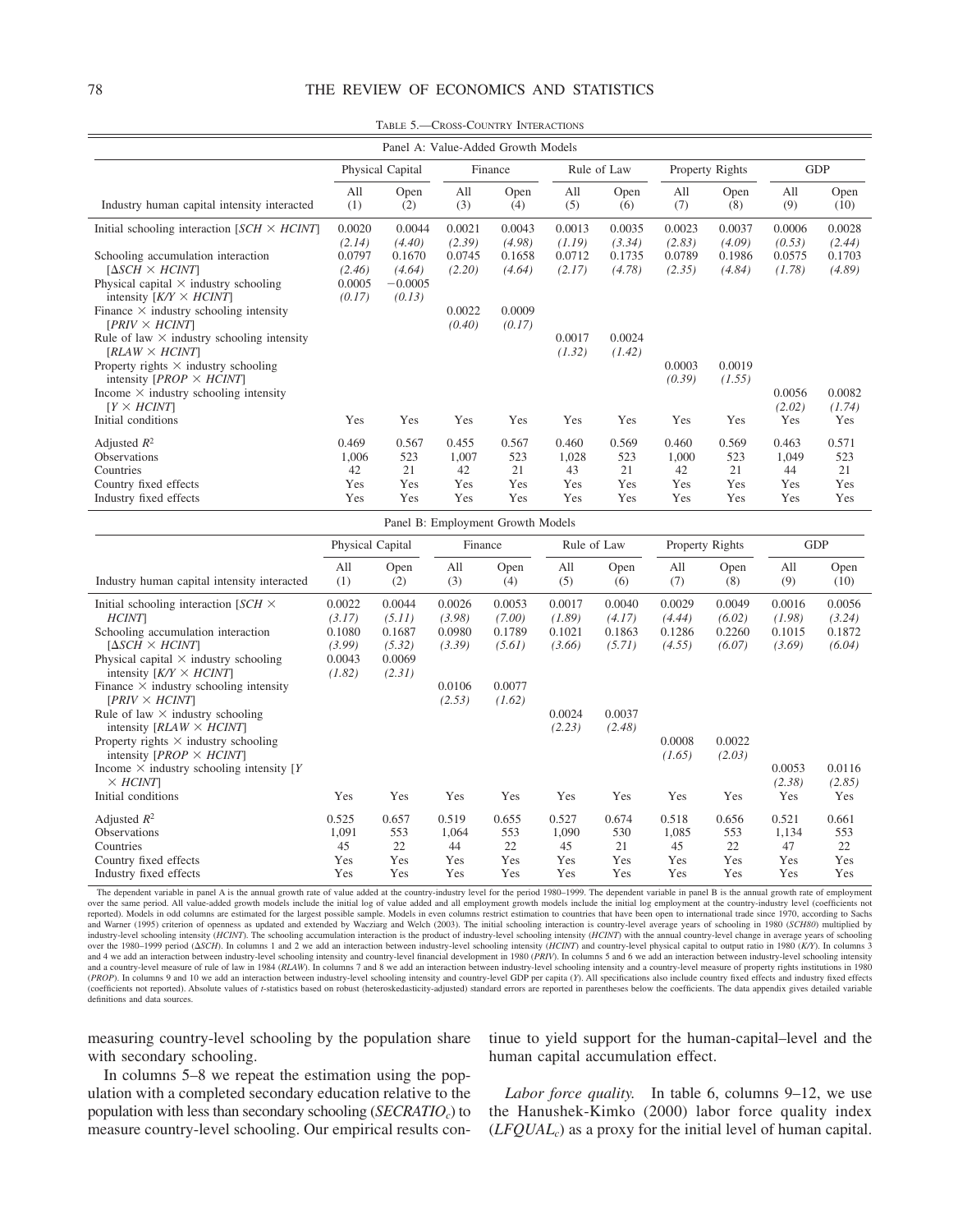|                                                                                                       |                                      |                                      | Secondary Share                      |                                      |                                      |                                      | Secondary Ratio                      |                                      |                                      |                                      | Labor Force Quality                  |                                      |
|-------------------------------------------------------------------------------------------------------|--------------------------------------|--------------------------------------|--------------------------------------|--------------------------------------|--------------------------------------|--------------------------------------|--------------------------------------|--------------------------------------|--------------------------------------|--------------------------------------|--------------------------------------|--------------------------------------|
|                                                                                                       |                                      | Value Added                          |                                      | Employment                           |                                      | Value Added                          |                                      | Employment                           |                                      | Value Added                          |                                      | Employment                           |
|                                                                                                       | All<br>(1)                           | Open<br>(2)                          | All<br>(3)                           | Open<br>(4)                          | All<br>(5)                           | Open<br>(6)                          | All<br>(7)                           | Open<br>(8)                          | All<br>(9)                           | Open<br>(10)                         | All<br>(11)                          | Open<br>(12)                         |
| Human-capital-level<br>interaction<br>Human capital<br>accumulation                                   | 0.0030<br>(2.34)<br>0.0808<br>(2.20) | 0.0041<br>(3.27)<br>0.1090<br>(2.99) | 0.0045<br>(4.15)<br>0.1073<br>(3.63) | 0.0053<br>(4.34)<br>0.1239<br>(3.77) | 0.1667<br>(2.46)<br>4.9671<br>(2.90) | 0.1954<br>(2.94)<br>5.8014<br>(3.60) | 0.2542<br>(4.25)<br>6.5937<br>(4.47) | 0.2591<br>(4.04)<br>6.7339<br>(4.50) | 0.0275<br>(2.59)<br>0.0369<br>(1.30) | 0.0820<br>(3.53)<br>0.0616<br>(2.14) | 0.0425<br>(5.04)<br>0.0450<br>(2.04) | 0.1201<br>(6.09)<br>0.0439<br>(1.82) |
| interaction<br>All controls<br>Initial conditions                                                     | Yes<br>Yes                           | Yes<br>Yes                           | Yes<br>Yes                           | Yes<br>Yes                           | Yes<br>Yes                           | Yes<br>Yes                           | Yes<br>Yes                           | Yes<br>Yes                           | Yes<br>Yes                           | Yes<br>Yes                           | Yes<br>Yes                           | Yes<br>Yes                           |
| Adjusted $R^2$<br><b>Observations</b><br>Countries<br>Country fixed effects<br>Industry fixed effects | 0.462<br>964<br>40<br>Yes<br>Yes     | 0.552<br>523<br>21<br>Yes<br>Yes     | 0.527<br>998<br>41<br>Yes<br>Yes     | 0.652<br>530<br>21<br>Yes<br>Yes     | 0.463<br>964<br>40<br>Yes<br>Yes     | 0.551<br>523<br>21<br>Yes<br>Yes     | 0.528<br>998<br>41<br>Yes<br>Yes     | 0.651<br>530<br>21<br>Yes<br>Yes     | 0.463<br>964<br>40<br>Yes<br>Yes     | 0.559<br>523<br>21<br>Yes<br>Yes     | 0.529<br>998<br>41<br>Yes<br>Yes     | 0.668<br>530<br>21<br>Yes<br>Yes     |

TABLE 6.—ALTERNATIVE MEASURES OF HUMAN CAPITAL

The dependent variable in columns 1–2, 5–6, and 9–10 is the annual growth rate of value added at the country-industry level for the period 1980–1999. The dependent variable in columns 3–4, 7–8, and 11–12 is the annual growth rate of employment over the same period. All value-added growth models include the initial log of value added and all employment growth models include the initial log employment at the country-industry level (coefficients not reported). Models in odd columns are estimated for the largest possible sample. Models in even columns restrict estimation to countries that have been open to international trade si country-level share of the population with completed secondary schooling multiplied by the industry-level share of workers with completed secondary schooling. The human capital accumulation interaction is the change in the country-level population share with secondary schooling multiplied by the industry-level share of workers with completed secondary schooling. In columns 5–8 the human-capital–level interaction is the country-level ratio of the population with completed secondary schooling to the population with less than secondary schooling multiplied by the industry-level share of workers with completed secondary schooling. The human capital accumulation interaction is the change in the country-level secondary schooling ratio multiplied by the industry-level share of workers with completed secondary schooling. In columns 7-10 the human-capital-level interaction is the country-level labor force quality index of Hanushek and Kimko (2000) as updated by Bosworth and Collins (2003) multiplied by the industry-level schooling intensity. The human capital accumulation interaction is the product of the industry-level schooling intensity and the annual country-level change in average years of schooling over the the fun specifications also include country fixed effects and industry fixed effects (coefficients not reported). Absolute values of *t*-statistics based on robust (heteroskedasticity-adjusted) standard errors are reported in parentheses below the coefficients. The data appendix gives detailed variable definitions and data sources.

This index is based on internationally administrated tests in mathematics and sciences. The labor force quality interaction with the industry schooling intensity enters positively and significantly in all models. This indicates that countries with greater schooling quality experienced faster growth in schooling-intensive industries. The estimate in model 9 implies that the annual growth differential between the industry at the 75th percentile and the 25th percentile of schooling intensity is 0.5% higher in a country with schooling quality at the 75th percentile (such as Austria) than in a country with schooling quality at the 25th percentile (such as Peru). The effect of schooling quality is considerably stronger in economies open to international trade (models 10 and 12). (We also estimated models interacting industry schooling intensity with average years schooling as well as labor force quality. The schooling quantity interaction is significant in all specifications. When we measure changes in the production structure using industry employment growth, the schooling quantity and the schooling quality interactions are both significant.)

### *D. Alternative Sample Periods*

Coverage of the UNIDO database starts deteriorating in the early 1990s and worsens considerably after 1996, which is why most empirical studies of the determinants of industry growth focus on the 1980s (for example, Claessens & Laeven, 2003; Beck et al., 2007; Fisman & Love, 2007). We therefore reestimate all specifications in two alternative sample periods with broader coverage. Table 7 reports our benchmark specifications for the 1980–1995 period (columns 1–6) and the 1980–1989 period (columns  $7-12$ ).<sup>26</sup> Relative to the 1980–1999 period, coverage increases by more than 30% when we consider the 1980–1995 period and by 50% when we consider the 1980s. We report unconditional estimates and results controlling simultaneously for all the determinants of industry growth considered in table 4 (models 2, 5, 8, and 11 are analogous to models 10–12 in table 4). We also report estimates in the group of countries that were open to international trade since 1970. The initial schooling interaction is positive and highly significant in all cases, and the size of the effect is quite stable across samples. The link between schooling improvements and growth in schooling-intensive industries also continues to be positive and significant.

#### **VI. Conclusion**

One way to progress in our understanding of the effects of human capital on economic growth is to examine channels through which such effects could work. If high levels of human capital facilitate technology adoption, bettereducated countries should have been quicker in adopting the skilled-labor-augmenting technologies becoming available since the 1970s. Better-educated countries should therefore have experienced faster shifts toward schooling-intensive industries. We therefore use data for 28 manufacturing

<sup>26</sup> In the earlier version of this paper (Ciccone & Papaioannou, 2005) we report results for the 1980–1989 period using the original sample of Rajan and Zingales (1998). This sample combines industries at the three- and four-digit levels.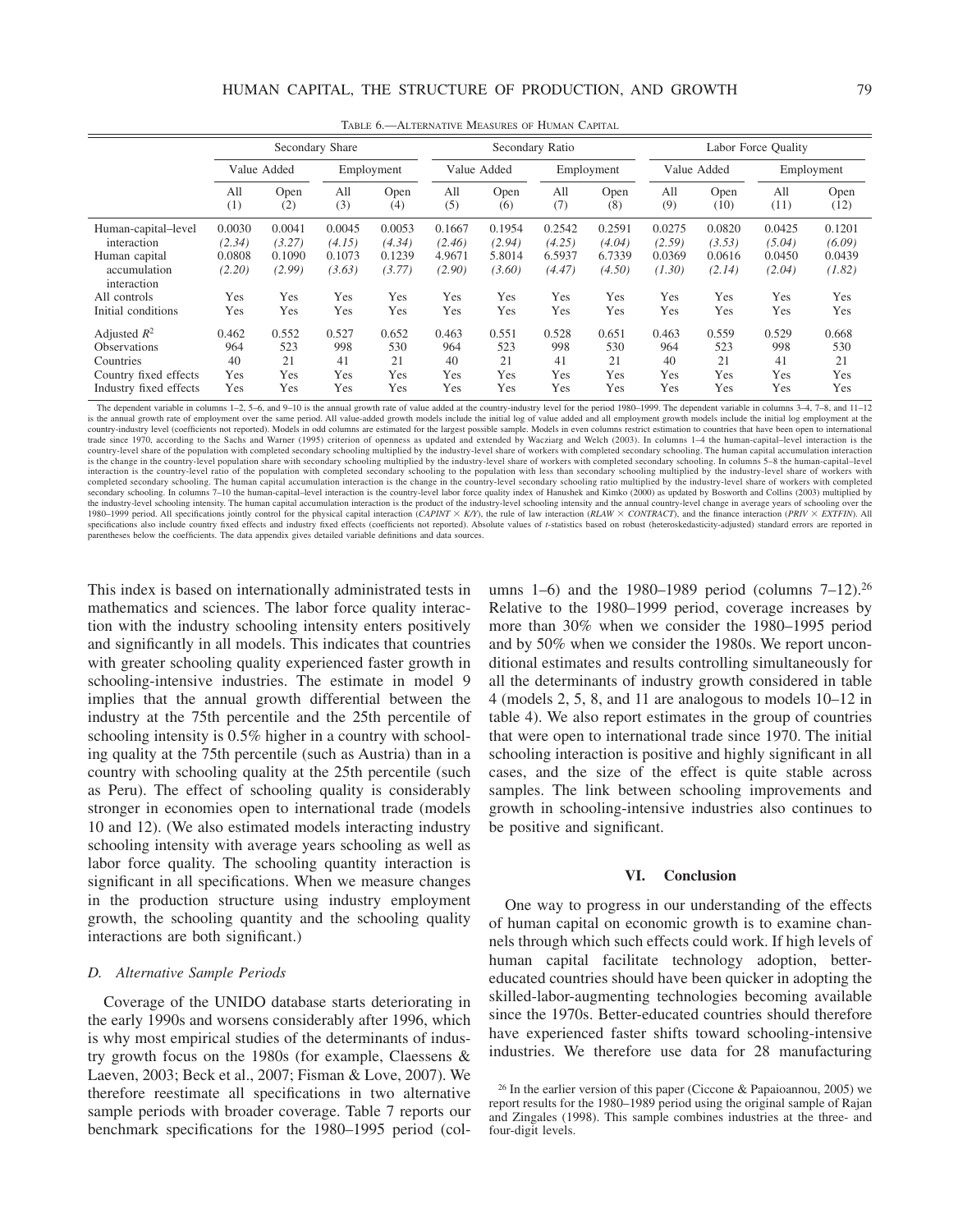|                                                                                                                                                             |                                                               |                                                    |                                                    | 1980-1995                                                     |                                                    |                                                    | 1980-1989                                                     |                                                    |                                                    |                                                               |                                                    |                                                    |  |  |
|-------------------------------------------------------------------------------------------------------------------------------------------------------------|---------------------------------------------------------------|----------------------------------------------------|----------------------------------------------------|---------------------------------------------------------------|----------------------------------------------------|----------------------------------------------------|---------------------------------------------------------------|----------------------------------------------------|----------------------------------------------------|---------------------------------------------------------------|----------------------------------------------------|----------------------------------------------------|--|--|
|                                                                                                                                                             |                                                               | Value-Added Growth                                 |                                                    |                                                               | <b>Employment Growth</b>                           |                                                    |                                                               | Value-Added Growth                                 |                                                    |                                                               | <b>Employment Growth</b>                           |                                                    |  |  |
|                                                                                                                                                             | All                                                           |                                                    | Open                                               |                                                               | A <sub>11</sub>                                    | Open                                               | All                                                           |                                                    | Open                                               | All                                                           |                                                    | Open                                               |  |  |
|                                                                                                                                                             | (1)                                                           | (2)                                                | (3)                                                | (4)                                                           | (5)                                                | (6)                                                | (7)                                                           | (8)                                                | (9)                                                | (10)                                                          | (11)                                               | (12)                                               |  |  |
| Schooling interaction<br>$[SCH \times HCINT]$<br>Schooling accumulation<br>interaction<br>$[\Delta SCH \times HCINT]$<br>All controls<br>Initial conditions | 0.0027<br>(2.76)<br>0.0973<br>(3.05)<br>N <sub>0</sub><br>Yes | 0.0025<br>(2.67)<br>0.0812<br>(2.70)<br>Yes<br>Yes | 0.0046<br>(5.48)<br>0.1403<br>(5.02)<br>Yes<br>Yes | 0.0029<br>(3.29)<br>0.1056<br>(3.62)<br>N <sub>0</sub><br>Yes | 0.0026<br>(3.14)<br>0.0808<br>(2.82)<br>Yes<br>Yes | 0.0051<br>(6.45)<br>0.1425<br>(5.58)<br>Yes<br>Yes | 0.0027<br>(2.85)<br>0.0063<br>(2.01)<br>N <sub>0</sub><br>Yes | 0.0025<br>(2.65)<br>0.0742<br>(2.40)<br>Yes<br>Yes | 0.0032<br>(2.81)<br>0.0886<br>(2.66)<br>Yes<br>Yes | 0.0030<br>(3.94)<br>0.0076<br>(3.08)<br>N <sub>0</sub><br>Yes | 0.0024<br>(3.18)<br>0.0677<br>(2.82)<br>Yes<br>Yes | 0.0031<br>(3.64)<br>0.0805<br>(3.27)<br>Yes<br>Yes |  |  |
| Adjusted $R^2$<br><b>Observations</b><br>Countries<br>Country fixed effects<br>Industry fixed effects                                                       | 0.457<br>1,340<br>56<br>Yes<br>Yes                            | 0.463<br>1,192<br>49<br>Yes<br>Yes                 | 0.630<br>557<br>22<br>Yes<br>Yes                   | 0.495<br>1,457<br>60<br>Yes<br>Yes                            | 0.510<br>1,310<br>53<br>Yes<br>Yes                 | 0.682<br>586<br>23<br>Yes<br>Yes                   | 0.359<br>1,580<br>64<br>Yes<br>Yes                            | 0.373<br>1,362<br>53<br>Yes<br>Yes                 | 0.407<br>614<br>23<br>Yes<br>Yes                   | 0.364<br>1,634<br>66<br>Yes<br>Yes                            | 0.394<br>1,414<br>55<br>Yes<br>Yes                 | 0.498<br>618<br>23<br>Yes<br>Yes                   |  |  |

TABLE 7.—ALTERNATIVE SAMPLE PERIODS

Models in columns 1–6 are estimated for the 1980–1995 period, and models in columns 7–12 are for the 1980–1989 period. The dependent variable in columns 1–3 and 7–9 is the annual growth rate of value added at the country-industry level. The dependent variable in columns 4–6 and 10–12 is the annual growth rate of employment. The value-added growth models include the initial log of value added and the employment growth models include the initial log employment at the country-industry level (coefficients not reported). Models in columns 1–2, 4–5, 7–8, and 10–11 are estimated for the largest possible sample.<br>Models in col by Wacziarg and Welch (2003). Specifications in 2-3, 5-6, 8-9, and 11-12 jointly control for the physical capital interaction (CAPINT × KY), the rule of law interaction (RLAW × CONTRACT), and the finance<br>interaction (PRIV standard errors are reported in parentheses below the coefficients. The data appendix gives detailed variable definitions and data sources.

industries in a large cross section of countries to examine whether higher initial schooling was associated with faster value-added and employment growth in schooling-intensive industries in the 1980s and 1990s. Theories of international specialization point to human capital accumulation as another important determinant of growth in schoolingintensive industries. Hence, we also examine the link between improvements in education and growth in schoolingintensive industries.

We find that value-added and employment growth in schooling-intensive industries was significantly faster in economies with higher initial levels of schooling. Moreover, the link becomes stronger when we focus on economies that were open to international trade. The link between initial schooling and subsequent shifts of the production structure toward schooling-intensive industries is robust to controls for physical capital endowments, for financial development, for indicators of rule of law, property rights institutions, and initial levels of income. The effect prevails when we use different proxies for schooling and when we consider schooling quality. We also find that countries that saw greater improvements in schooling experienced faster shifts in production toward schooling-intensive industries.

### DATA APPENDIX

#### **Variable Definitions and Sources**

- *1. Country-Industry-Specific*
	- *VAGR<sub>s,c</sub>*: Annual logarithmic growth rate of value added in industry *s* in country *c* over the 1980–1999 period (and alternatively the 1980–1989 and the 1980–1995 periods). We use all countries with data on human capital, but we exclude countries with fewer than ten industry observations and country-industries with fewer than five observations in the 1980s, and fewer than five observations in the

1990s. Source: United Nations Industrial Development Organization (UNIDO) Statistics, 2005.

- *EMPGR<sub>s.c</sub>*: Annual logarithmic growth rate of employment in industry *s* in country *c* over the 1980–1999 period (and alternatively the 1980–1989 and the 1980–1995 periods). We use all countries with data on human capital, but we exclude countries with fewer than ten industry observations and country-industries with fewer than five observations in the 1980s, and fewer than five observations in the 1990s. Source: United Nations Industrial Development Organization (UNIDO) Statistics, 2005.
- $Ln(V_{s.c})$ : Natural logarithm of value added in the beginning of the sample in 1980. Source: United Nations Industrial Development Organization (UNIDO) Statistics, 2005.
- $Ln(\text{EMP}_{s,c})$ : Natural logarithm of employment in the beginning of the sample in 1980. Source: United Nations Industrial Development Organization (UNIDO) Statistics, 2005.

#### *2. Industry-Specific*

- *HCINT:* Average years of schooling at the industry level in 1980. This variable is based on data from the 1980 Integrated Public Use Microdata Series. We extract two series: (i) hours worked by industry and years of education; and (ii) number of employees by industry and education. Our calculations are based on eight groups of educational attainment: (i) zero years of schooling; (ii) one to four years of schooling; (iii) five to eight years of schooling; (iv) nine to eleven years of schooling; (v) twelve years of schooling; (vi) thirteen to fifteen years of schooling; (vii) sixteen years of schooling; and (viii) more than sixteen years of schooling. Average years of schooling in each industry is obtained by multiplying the share of employees in each educational attainment group by 0, 1, 6, 10, 12, 14, 16, and 18, respectively. We also calculate two additional industry-level schooling intensity indicators. The ratio of hours worked by employees with at least twelve years of schooling to total hours worked by all employees in each industry, *HCINT*(*SEC*). The ratio of hours worked by employees with at least sixteen years of education to total hours worked in each industry, *HCINT*(*COLL*). Source: Integrated Public Use Microdata Series.
- *EXTFIN*: Industry dependence on external financing. Defined as the industry-level median of the ratio of capital expenditure minus cash flow to capital expenditure for U.S. firms averaged over the 1980– 1989 period. Source: Laeven, Klingebiel, and Kroszner (2007); constructed similarly to Rajan and Zingales (1998) at the three-digit ISIC. Original source: COMPUSTAT.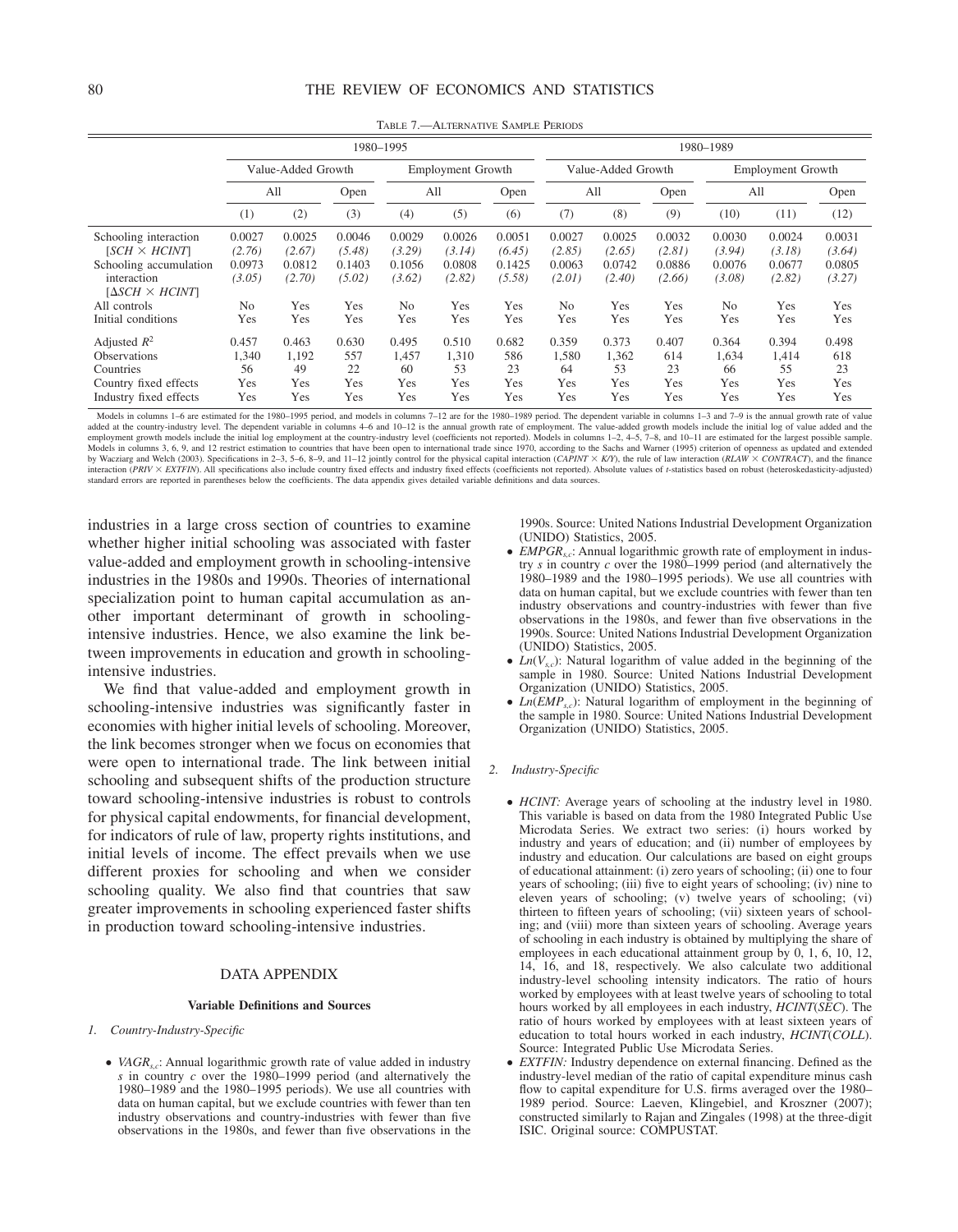- *CONTRACT:* Industry contract intensity. The index is based on U.S. input-output tables in 1996. Source: Nunn (2007).
- *CAPINT:* Industry physical capital intensity, defined as total real capital stock over total value added in 1980 (the beginning of the sample). Source: NBER-CES Manufacturing Industry Database (Bartelsman & Gray, 1996).

#### *3. Country-Specific*

- *SCH:* Average years of schooling of the population aged 25 and over in 1980. Source: Barro and Lee (2001).
- *SEC*: Share of the population aged 25 and over that has completed secondary education. Source: Barro and Lee (2001).
- *SECRATIO:* Ratio of skilled to unskilled workers in 1980. Defined as the share of the population aged 25 and over that has completed at least secondary education over 1 minus that share. Source: Barro and Lee (2001).
- *LFQUAL*: Labor force quality measure on a scale of 0-100. The index is based on results in mathematics and science tests administered by the International Association for the Evaluation of Educational Achievement and International Assessment of Educational Progress between 1965 and 1991. Test results were originally collected and processed to ensure international and intertemporal comparability by Hanushek and Kimko (2000). Hanushek and Kimko use these data to obtain a measure of labor force quality for 39 countries. They expand the country coverage of their measure by estimating a model of labor force quality determination. This model is based on 31 countries because of data unavailability for some explanatory variables. Bosworth and Collins (2003) follow the Hanushek and Kimko approach but use updated and additional primary data. Source: Bosworth and Collins (2003).
- *PRIV:* Financial development, measured by domestic credit to the private sector relative to GDP in 1980. Source: World Bank, World Development Indicators Database (2005).
- *RLAW:* Index of rule of law on a scale of 0 to 6 in 1984 (although some data are available since 1982, 1984 is the first year data are available for a broad cross section of countries). Source: Knack and Keefer (1995) and IRIS, based on early versions of the International Country Risk Guide Project (Political Risk Services).
- *PROP*: Index of property rights protection on a scale from 1 to 7 in 1980; higher values indicate higher protection. Source: Polity Project (Center for International Development and Conflict Management, University of Maryland).
- *Y:* Log of real GDP per capita in 1980. Source: Penn World Table, 5.6.
- *K/Y:* Physical capital–GDP ratio in 1980 (the beginning of the sample). The physical capital stock is calculated using the perpetual inventory method as implemented by Klenow and Rodriguez-Clare (2005). Source: Penn World Table, 5.6, and Klenow and Rodriguez-Clare (2005).

#### REFERENCES

- Acemoglu, Daron, "Why Do New Technologies Complement Skills? Directed Technical Change and Wage Inequality," *Quarterly Journal of Economics* 113:4 (1998), 1055–1090.
- "Directed Technical Change," *Review of Economic Studies* 69:4 (2002), 781–810.
- "Patterns of Skill Premia," *Review of Economic Studies* 70:1 (2003a), 199–230.
- "Factor Prices and Technical Change: From Induced Innovations to Recent Debates," in Philippe Aghion (Ed.), *Knowledge, Information and Expectations in Modern Macroeconomics: In Honor of Edmund Phelps* (Princeton, NJ: Princeton University Press, 2003b).
- Acemoglu, Daron, and Simon Johnson, "Unbundling Institutions," *Journal of Political Economy* 113:5, (2005), 949–995.
- Acemoglu, Daron, and Fabrizio Zilibotti, "Productivity Differences," *Quarterly Journal of Economics* 116:2 (2001), 1055–1090.
- Autor, David, Lawrence F. Katz, and Alan B. Krueger, "Computing Inequality: Have Computers Changed the Labor Market?" *Quarterly Journal of Economics* 113:4 (1998), 1169–1214.
- Barro, Robert J., "Economic Growth in a Cross-Section of Countries," *Quarterly Journal of Economics* 106:2 (1991), 407–443.
- Barro, Robert J., and Jong-Wha Lee, "International Data on Educational Attainment: Updates and Implications," *Oxford Economic Papers* 3:3 (2001), 541–563.
- Barro, Robert J., and Xavier Sala-i-Martin, *Economic Growth* (Cambridge, MA: MIT Press, 1995).
- Bartelsman, Eric J., and Wayne Gray, "The NBER Productivity Manufacturing Database," National Bureau of Economic Research technical working paper no. 205 (October 1996).
- Beck, Thorsten, Asli Demirgüc-Kunt, Luc Laeven, and Ross Levine, "Finance, Firm Size and Growth," Brown University mimeograph (June 2007).
- Beck, Thorsten, and Ross Levine, "Industry Growth and Capital Allocation: Does Having a Market- or Bank-Based System Matter?" *Journal of Financial Economics* 64:2 (2002), 147–180.
- Benhabib, Jess, and Mark M. Spiegel, "The Role of Human Capital in Economic Development," *Journal of Monetary Economics* 34:2 (1994), 143–174.
- "Human Capital and Technology Diffusion," in Philippe Aghion and Steven Durlauf (Eds.), *The Handbook of Economic Growth* (Amsterdam: North-Holland, 2005).
- Berman, Eli, John Bound, and Stephen Machin, "Implications of Skill-Biased Technical Change: International Evidence," *Quarterly Journal of Economics* 113:4 (1998), 1245–1279.
- Berman, Eli, and Stephen Machin, "Skilled-Biased Technology Transfer: Evidence of Factor Biased Technical Change in Developing Countries," *Oxford Review of Economic Policy* 16:3 (2000), 12–22.
- Bils, Mark, and Peter J. Klenow, "Does Schooling Cause Growth?" *American Economic Review* 90:5 (2000), 1160–1183.
- Bosworth, Barry P., and Susan M. Collins, "The Empirics of Growth: An Update," *Brookings Papers on Economic Activity* 2 (September 2003), 114–206.
- Botero, Juan, Simeon Djankov, Rafael La Porta, Florencio López-de-Silanes, and Andrei Shleifer, "The Regulation of Labor," *Quarterly Journal of Economics* 119:4 (2004), 1339–1382.
- Caselli, Francesco, and John Wilbur Coleman II, "Cross-Country Technology Diffusion: The Case of Computers," *American Economic Review, Papers and Proceedings* 91:2 (2001), 328–335.
- "The U.S. Technology Frontier," *American Economic Review, Papers and Proceedings* 92:2 (2002), 148–152.
- "The World Technology Frontier," *American Economic Review* 96:3 (2006), 499–522.
- Caselli, Francesco, Gerard Esquivel, and Fernando Lefort, "Reopening the Convergence Debate: A New Look at Cross-Country Empirics," *Journal of Economic Growth* 1:3 (1996), 363–389.
- Ciccone, Antonio, and Elias Papaioannou, "Human Capital, the Structure of Production and Growth," Centre for Economic Policy Research discussion paper no. 5354 (November 2005).
- "Adjustment to Target Capital, Finance and Growth," Centre for Economic Policy Research discussion paper no. 5969 (December 2006).
- Claessens, Stijn, and Luc Laeven, "Financial Development, Property Rights, and Growth," *Journal of Finance* 58:6 (2003), 2401–2436.
- Cohen, Daniel, and Marcelo Soto, "Growth and Human Capital: Good Data, Good Results," *Journal of Economic Growth* 12:1 (2007), 51–76.
- Deardorff, Alan, "The General Validity of the Heckscher-Ohlin Theorem," *American Economic Review* 72:4 (1982), 683–694.
- de la Fuente, Angel, and Rafael Domenech, "Schooling Data, Technical Diffusion, and the Neoclassical Model," *American Economic Review, Papers and Proceedings* 90:5 (2001), 323–327.
- "Human Capital in Growth Regressions: How Much Difference Does Data Quality Make?" *Journal of the European Economic Association* 4:1 (2006), 1–36.
- Djankov, Simeon, Caralee McLiesh, and Andrei Shleifer, "Private Credit in 129 Countries," *Journal of Financial Economics* 84:2 (2007), 299–329.
- Dornbusch, Rudiger, Stanley Fischer, and Paul A. Samuclson, "Heckscher-Ohlin Trade Theory with a Continuum of Goods," *Quarterly Journal of Economics* 95:2 (1980), 203–224.
- Durlauf, Steven N., Paul A. Johnson, and Jonathan Temple, "Growth Econometrics," in Philippe Aghion and Steven Durlauf (Eds.), *The*